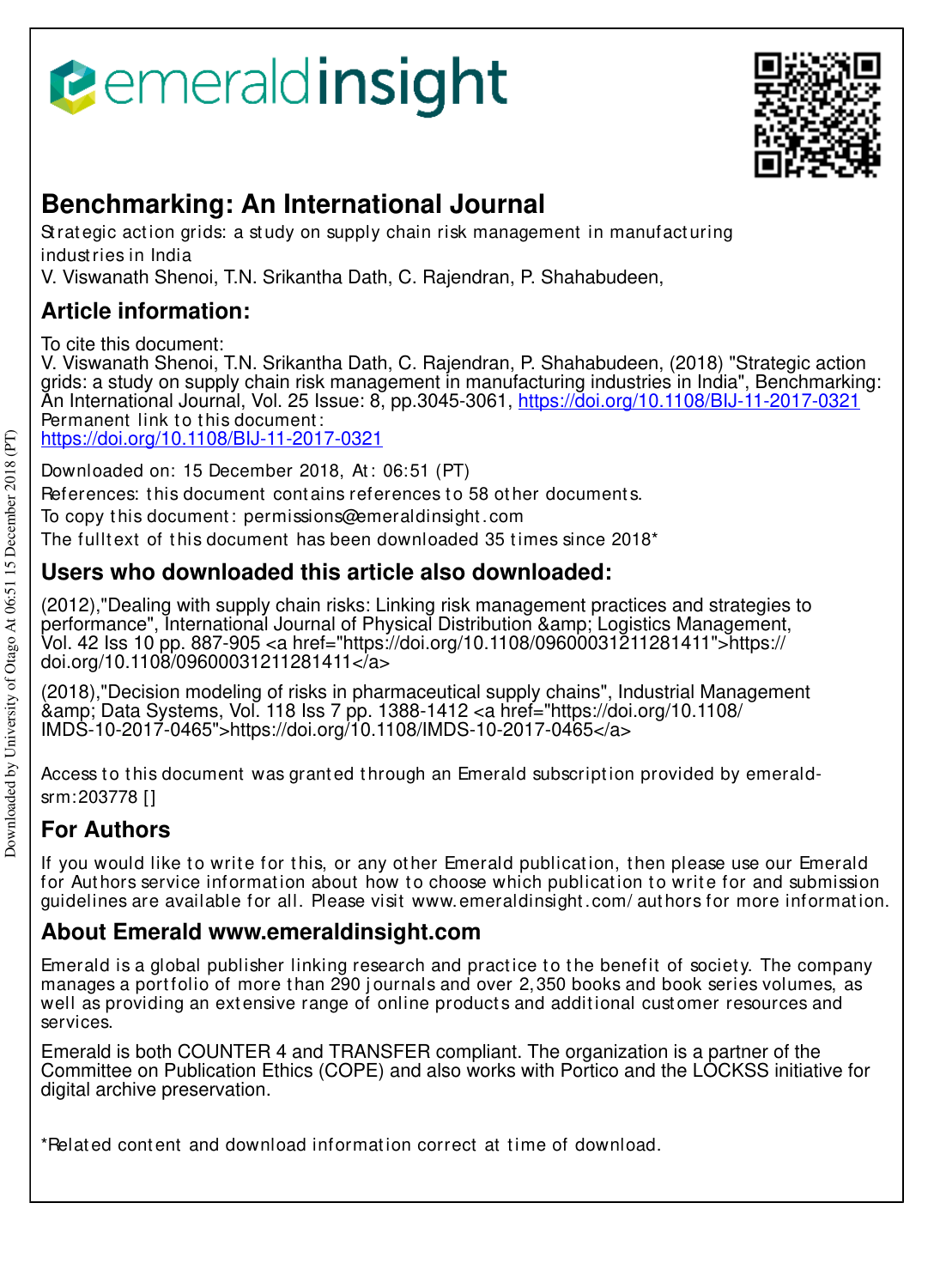The current issue and full text archive of this journal is available on Emerald Insight at: www.emeraldinsight.com/1463-5771.htm

# Strategic action grids: a study on supply chain risk management in manufacturing industries in India

V. Viswanath Shenoi *Department of Computer Science and Engineering, Aalim Muhammed Salegh College of Engineering, Chennai, India* T.N. Srikantha Dath

*Department of Mechanical and Manufacturing Engineering, M.S. Ramaiah University of Applied Sciences, Bengaluru, India*

C. Rajendran *Department of Management Studies, Indian Institute of Technology Madras, Chennai, India, and*

P. Shahabudeen

*Department of Industrial Engineering, Anna University, Chennai, India*

#### Abstract

**Purpose** – The purpose of this paper is to provide strategic recommendations to supply chain managers of Indian manufacturing industries for a robust supply chain related to risk management by original equipment manufacturers (OEMs) and suppliers in manufacturing industries to ensure a robust supply chain risk management (SCRM).

Design/methodology/approach – Importance-performance analysis (IPA) is utilized to identify and provide strategic recommendations to manufacturing industries for improving their supply chain performance by attaching due importance to risk constructs and appropriately choosing mitigation strategies.

Findings – The investigation using the strategic action grids reveals that most of the means of risks are near the point of intersection of the grand means of the risk constructs and their impact on the supply chain, indicating that all the risks have the equal likelihood of occurrence. The mean importance of risk monitoring, risk avoidance (RA) and risk sharing surpass the mean performance for both OEMs and suppliers.

Research limitations/implications – The study is executed with following limitations: the study assumes that the manufacturing industries across different sectors perceive similar risk. The sectors considered are automotive, heavy engineering, general engineering and home appliances. The Southern States of India are considered because of the dominant presence of many industries, especially automotive industries. However, it should be noted that these States form the manufacturing hubs where the lead organizations are functioning along with their major suppliers.

Practical implications – By understanding the importance of SCRM dimensions and utilization of these dimensions, firms can mitigate the impact of risk on the supply chain. The detailed study of SCRM strategies highlights the importance attached to risk factors, mitigation strategies, and top management commitment. By the implementation of SCRM strategies, supply chain managers can improve the firm's performance.

**Originality/value** – The study involves empirically validated data on SCRM dimensions. The IPA is performed on the SCRM dimensions to investigate the importance attached to the factors of the dimensions and their performance.

Keywords Importance-performance analysis (IPA), Mitigation strategies, Indian manufacturing industries, Risk categorization, Strategic action grids, Supply chain risk management (SCRM)

Paper type Research paper

#### 1. Introduction

India is an Asian manufacturing leader owing to the high availability of workforce, lower cost of manufacturing, better quality of products and availability of quality raw materials at affordable prices (Yu and Goh, 2014). The above factors have appealed multi-national companies in the global arena to invest in India. Advent of globalization, outsourcing, and

Strategic action grids

### 3045

Received 23 November 2017 Revised 28 February 2018 Accepted 4 March 2018

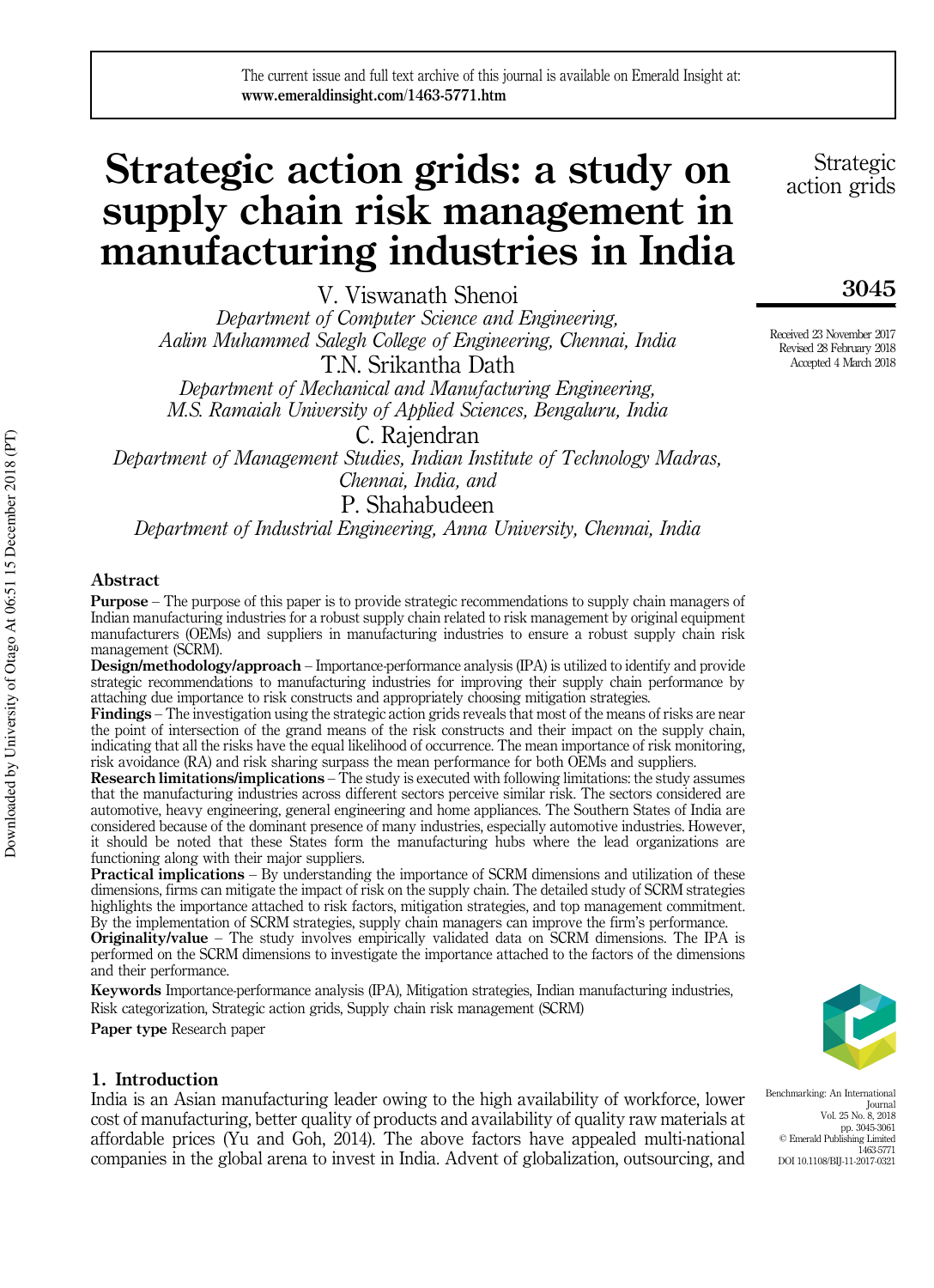ever increasing competitive environment have led to the emergence of risk issues in the supply chain. Hence, the organizations are forced to adopt innovative ways of doing business (Stefanovic *et al.*, 2009).

Manufacturing industries has been focusing on improving the performance of the supply chain by implementing strategies such as supply chain flexibility (Khan and Pillania, 2008), alignment of supply chain strategy with the business strategy (Dath *et al.* 2010), supply chain coordination (Kaur *et al.*, 2011; Ramanathan and Gunasekaran, 2014), demand forecasting (Gonçalves *et al.*, 2005; Jaipuria and Mahapatra, 2014), supplier selection (Huang and Keskar, 2007; Shemshadi *et al.*, 2011) and revenue sharing (Yang and Zhao, 2011; Zhang *et al.*, 2012). Chen and Wu (2013) argued that supply chain risk management (SCRM) has to be an integral part of supply chain management. Shenoi *et al.* (2016) have inferred that for a robust supply chain one needs to study risks present in the supply chain in entirety due multi-dimensional nature of the supply chain.

The supplier risk framework developed by Phusavat *et al.* (2015) to classify suppliers is based on the level of the risk perceived by them. A multi-level hierarchical framework developed for measuring and monitoring the resilient performance of the candidate industry (Sahu *et al.*, 2017). Hong *et al.* (2014) attempted to measure the perception of partnership and risk on performance and the importance of those perceptions to the supply chain. Existing studies on SCRM aim at establishing the relationship between the risk factors, mitigation strategies and performance. There are only a few articles on the study of importance attached to these factors. Hence, in this paper, an attempt is made to identify areas for improving the level of SCRM. By understanding the importance of SCRM strategies and implementing them, supply chain managers can improve the firm's performance. In this paper, we demonstrate the application of importance-performance analysis (IPA) to analyze the importance attached to the dimensions of SCRM and measure the benefits realized by manufacturers'.

The rest of the paper is structured as follows. Section 2 reviews literature on supply chain risk, risk assessment models and IPA. Section 3 describes methodology and data collection. Section 4 presents the data analysis and results. Section 5 discusses the results of the study, managerial implications, limitations and future scope.

#### 2. Literature review

Modern day supply chains are vulnerable due to dynamic changes in economy, business and ecological environments more than ever before. First, catastrophes have been increasing in a large number, and its severity of impact on the firm and the supply chain is enormous during the recent past (Thun and Hoenig, 2011). Natural calamities such as droughts, floods, tsunamis have been occurring more frequently and have a significant impact on the economy. Second, supply chains, of late are highly complex than the yesteryears ( Jüttner, 2005). A higher level of complexity is attributed to outsourcing, the relationship between the trading partners in the network, increased dependence on trading partners capabilities (Svensson, 2004; Thun and Hoenig, 2011), new technologies, shorter product life-cycles due to change in preference of the customer, regulatory requirements (Trkman *et al.*, 2010), competitive environment, etc. Third, to increase the efficiency of the supply chain, the supply chain managers strive to make their operations leaner and more efficient in an unstable environment (Wagner and Bode, 2006; Tang, 2006; Hult *et al.*, 2010). The supply chain network faces the risks related to demand, supply, finance, and risks related to production and operation (Wagner and Bode, 2008; Kaur *et al.*, 2011; Chen and Wu, 2013). An outcome of an efficient supply chain is the increase in performance. The efficiency of the supply chain may improve by initiatives such as product variety, reduced supplier base, and reduced assets through outsourcing of non-core activities.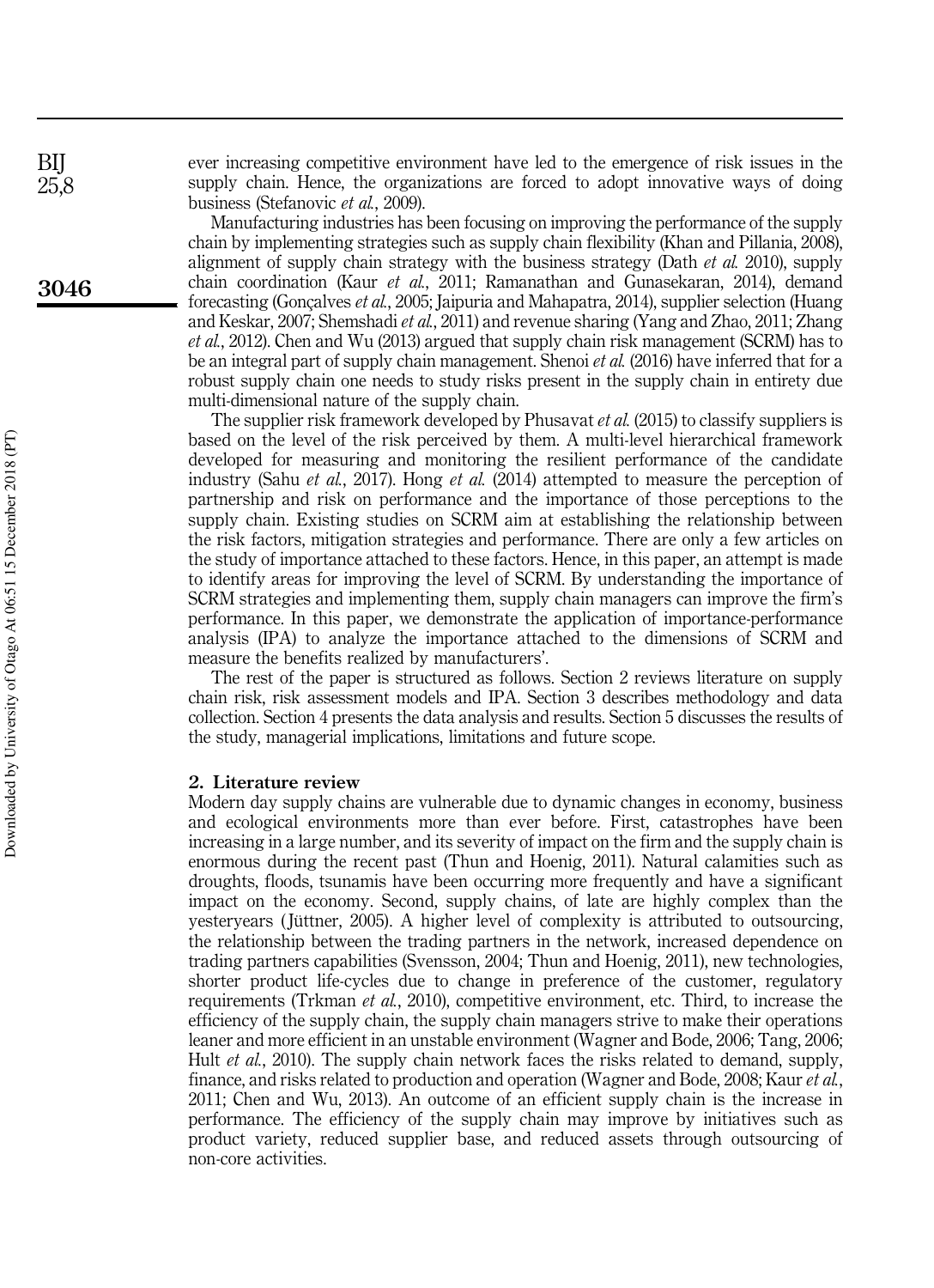Categorization of risks factors are based on their frequency of occurrence and their impact on the supply chain (Sodhi and Chopra, 2004; Oke and Gopalakrishnan, 2009). The risks such as coordination of supply and demand are of high likelihood and have low impact on the supply chain. Coordination of supply and demand is of high likelihood and low impact risks, while the vulnerability due to the disruption is categorized as a low likelihood and high impact risks.

*2.1 Supply chain risk assessment models*

Supply chain risk measurement is a herculean task due to its multitudinal nature and the non-availability of suitable metrics for evaluation (Wagner and Bode, 2006). Supply chain managers need to have better methods of measuring and managing supply chain vulnerability (Wagner and Neshat, 2010). Extant literature highlights the usage of various methods such as Analytic Hierarchy Process (AHP), multi-criteria decision making (MCDM) approach, structural equation modeling (SEM) to assess the supply chain risk.

Gaudenzi and Borghesi (2006) proposed AHP model to identify risk factors in the supply chain with the objective of improving customer value. The goal is to develop a model to assess risks in the supply chain and utilized AHP method in the definition of decision priorities.

Wu and Olson (2008) used three types of risk evaluation models within supply chains: chance-constrained programming, multi-objective programming and data envelopment analysis models. They compared and analyzed three simulation models. The results demonstrated that the proposed approach allows decision makers to perform, trade-off analysis between incurring costs, appropriate acceptable equality levels, and on-time delivery distributions. They have also suggested alternative tools for evaluating and improving the supplier selection decisions in an uncertain supply chain environment.

Wagner and Neshat (2010) used graph modeling to measure vulnerability drivers and their interdependencies. They developed supply chain vulnerability index that could be applied to real-world data.

Tuncel and Alpan (2010) discussed how a timed Petri-net framework model could be used to analyze a supply chain network facing various risks. The findings of the case study suggested that risk management decisions and appropriate mitigation strategies reduce overall system cost and improves its performance.

The model developed by Punniyamoorthy *et al.* (2011) for supplier selection includes multidimensional constructs both tangible and intangible criteria. They used SEM and fuzzy AHP for considering the fuzziness of human opinion also into account. The model proposed that the attributes such as management and organization, quality, technical capability, production facilities and capacities, financial position, delivery, service, relationship, safety and environmental concern and cost have priority in the supplier selection process. The model paves the way to mitigate the uncertainties in the strategic decision such as supplier selection.

The empirical study by Lavastre *et al.* (2012) suggests that effective SCRM can be realized only in collaboration and timely sharing of information among the trading partners.

Ghadge *et al.* (2013) followed systems approach for modeling supply chain risks which predicts the failure points and its impact on the supply chain network. A system-based risk modeling provides a holistic picture of risk behavioral performance that is difficult to realize through other research methodologies commonly preferred in the SCRM research. VIKOR (VlseKriterijumska Optimizacija I Kompromisno Resenje) method integrated with the fuzzy set theory to select potential supplier (proposed by Sahu *et al.*, 2016) is based on general strategy as well as resiliency strategy for supplier selection in the context of resilient supply Chain. Prakash *et al.* (2017) proposed a methodology to study the risks present in perishable food supply chain and to prioritize the risk mitigation strategies. Chand *et al.* (2017) utilized MCDM approaches to identify the supply chain that has minimum risks.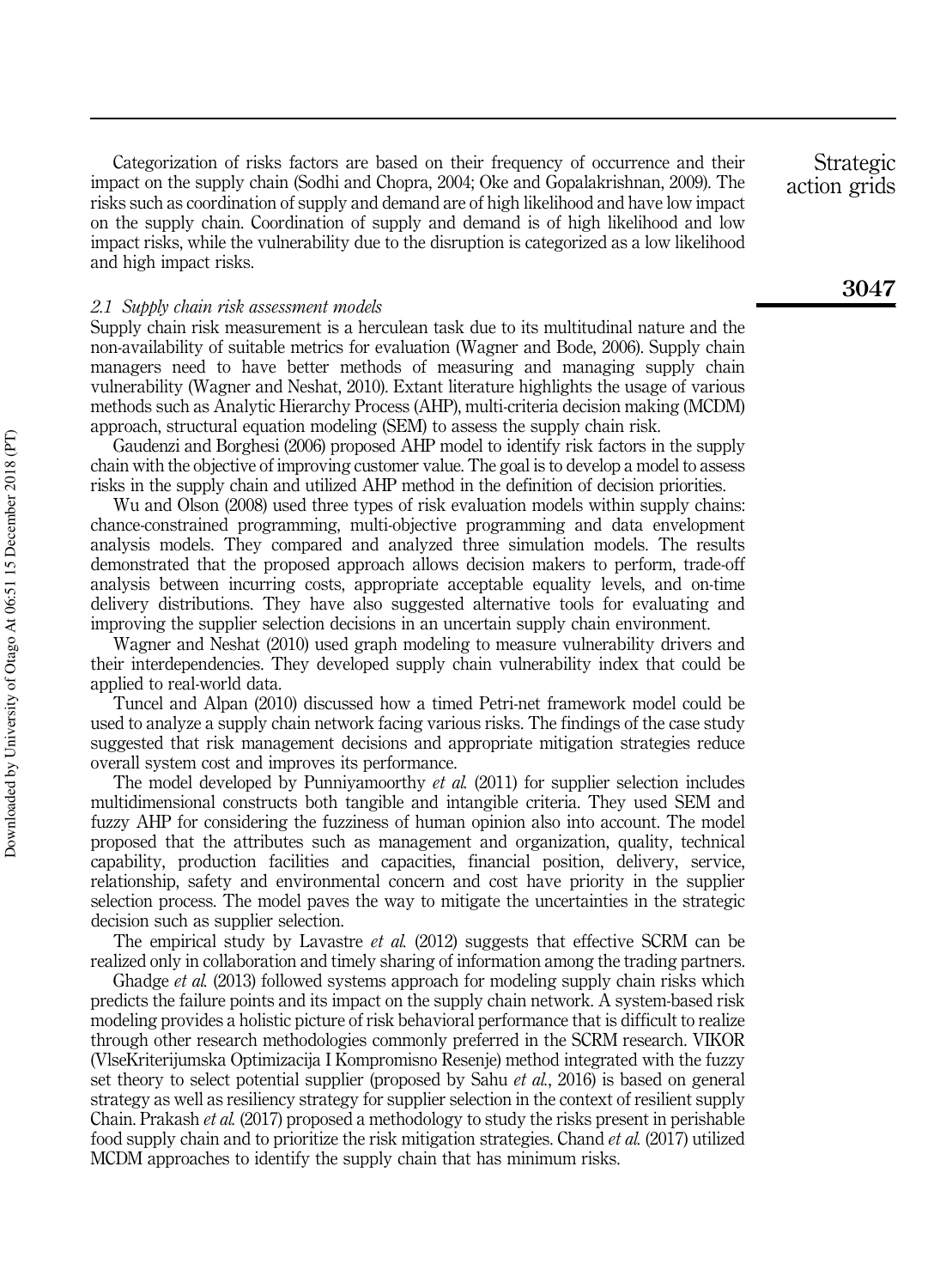The research contributions till date are attributed to design methodologies to curtail risk and development risk index. In the recent years, researchers suggested the ranking of the attributes based on their importance. Hence, it necessitates IPA to understand the priorities and performance given by the manufacturing industries to dimensions of SCRM, namely, risk constructs, mitigation strategies, top management commitment (TMC), and their effect on supply chain performance and importance attached to each of them.

#### *2.2 Importance-performance analysis (IPA)*

Martilla and James (1977) proposed IPA, a technique to identify strengths and weakness based on the multi-attribute choice models. IPA is a tool to determine the strategy as "good work (keep it up)," "a scope for improvement (concentrate here)," "low priority" and "strategic overkill" (i.e. doing more than necessary).

IPA has been widely used to study customer satisfaction in service industries such as travel and tourism (Ramakrishnan and Usha 2016; Boley *et al.*, 2017), education (Wang *et al.*, 2016; McLeay *et al.*, 2017), hospital (Chen and Lin, 2013; Padma *et al.*, 2014; Raveendran *et al.*, 2017), supply chain practices (Ramanathan and Gunasekaran, 2014; Islam *et al.*, 2018). Azzopardi and Nash (2013) critically analyzed IPA and inferred that the analysis is most suited for identification and mitigation of validity concerns. Dwyer*et al.* (2014) utilized the IPA method for analyzing the destination competitiveness in the tourism industry. Dwyer *et al.* (2016) assessed the importance of different activities to improvise tourism development in Serbia. Ziegler *et al.* (2012) have studied the satisfactory level of tourists using IPA. Sever (2015) inferred that IPA is a useful tool for the identification of underlying deficiencies and setting priorities for the same. Padma *et al.* (2014) gained insights of hospital performance from the customers' perspective of service-quality by using IPA for patients and their attendants. Table I summarizes a comprehensive review of IPA in the recent literature.

The IPA is simple but powerful evaluation tool used by practitioners and academicians to find out which attributes that are doing well and attributes that has a scope for improvement. In other words, IPA is an evaluation tool used to prioritize the attributes for growth and guide strategic development (Slack, 1994; Seng Wong *et al.*, 2011).

The quadrants in "Foresee," "Vigilant," "Continuous monitoring," and "Impulsive" considered as equivalent to "Concentrate here," "Keep it up," "Strategic overkill," "Low priority," respectively for IPA studies on risk. The authors uphold that IPA provides more useful insights than quantitative analysis. Since meeting the customer demand have been recognized as an expectation and performance attribute function.

|                                                             | Author                                                                         | Area                                                     | Purpose                                                                                                                                                  |
|-------------------------------------------------------------|--------------------------------------------------------------------------------|----------------------------------------------------------|----------------------------------------------------------------------------------------------------------------------------------------------------------|
|                                                             | Seng Wong et al. (2011)<br>Chen and Lin $(2013)$<br>Hong <i>et al.</i> (2014)  | E-Governance<br>Hospital management<br>Supply chain risk | Identification of focus areas<br>Evaluation of internal marketing strategies<br>To understand the perception of partnership and risk on                  |
|                                                             | Kotzab et al. (2015)                                                           | Supply chain                                             | performance<br>To determine the level of execution of inter-firm alliance<br>supply chain                                                                |
| Table I.<br>A review of                                     | Lirn and Shang $(2015)$<br>Dwyer et al. $(2016)$<br>Chang <i>et al.</i> (2017) | Tourism<br>Construction                                  | Port risk management Identification factors with low performance<br>Destination competitiveness<br>To optimize their resource allocation for sustainable |
| importance-<br>performance analysis<br>in recent literature | McLeay et al. (2017)<br>Islam et al. (2018)                                    | Education<br>Green supply chain                          | development<br>Understanding student satisfaction<br>To identify critical green supply chain practices                                                   |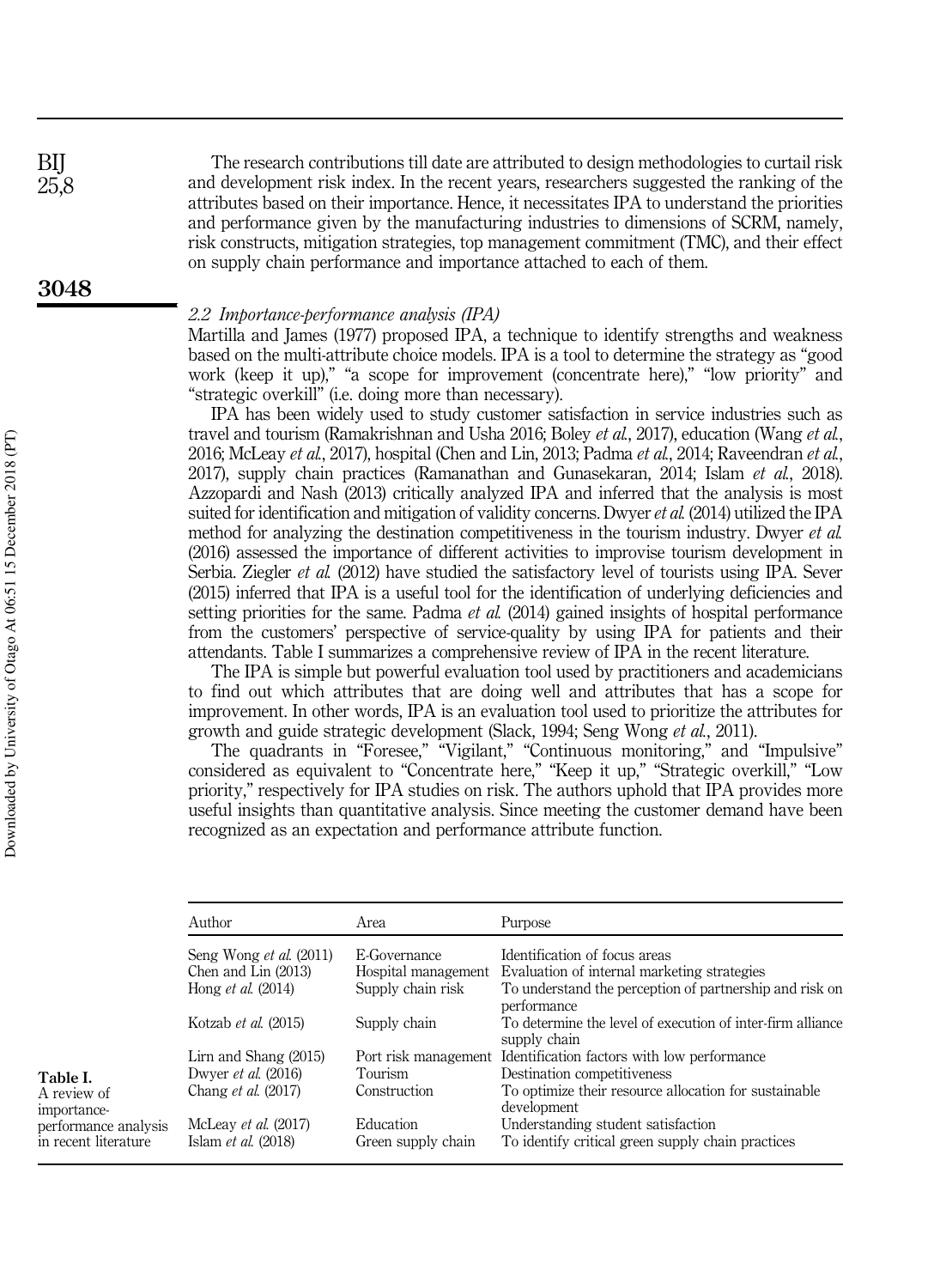#### 3. Methodology

The present IPA study is based on the type of manufacturer, risks perceived, the mitigation strategies, and the TMC of the firm toward risk management (Shenoi *et al.*, 2016; Shenoi, 2017). The details on the dimensions of SCRM are provided in Section 3.1. The IPA study is performed on the basis of two different concepts to establish:

- (1) relationship between SCRM constructs and their impact on the supply chain; and
- (2) relationship between mitigation strategies and the effect on supply chain performance.

The instrument is designed using a five-point Likert scale ranging from "very low" to "very high" is used to measure the frequency of likelihood of occurrence of risk, and their impact on the supply chain. Also, the instrument captures the importance attached to these risks and the benefits realized by the firm. Each dimension's mean value plotted on a graph with performance on *x*-axis and importance on the *y*-axis. The point of intersection (POI) is the intersection of the grand means between the axes representing importance and performance. This point gives rise to four quadrants "keep it up," "concentrate here," "low priority" and "strategic overkill" (see Figure 1). The service gap is the difference between the importance and performance.

#### *3.1 Data collection*

The instrument developed is based on the review of the literature. A five-point Likert scale (with 1 indicating "very low" and 5 indicating "very high") has been adopted to study the frequency of likelihood of occurrence of risk and its severity of the impact on the supply chain (see Shenoi, 2017, for details on the questionnaire hyperlink provided).

The manufacturers are classified based on the product they produce, i.e., end product or subassembly. The population considered for the study is manufacturers in India which include original equipment manufacturer (OEM) and suppliers. The comparative study helps



Figure 1. Strategic action grid in the IPA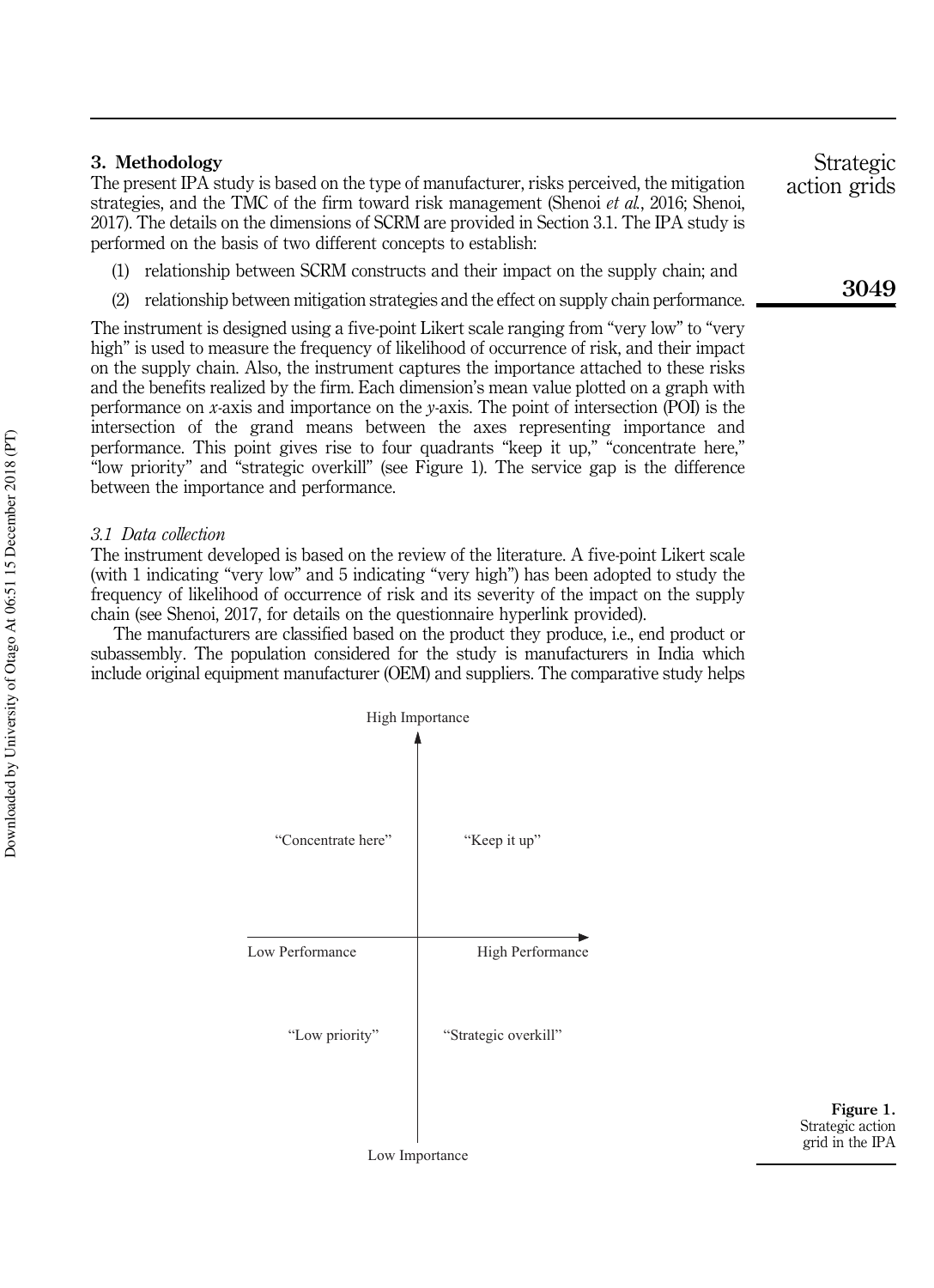in understanding the risk perceived by OEM and supplier. The respondents considered for our study include vice-presidents/senior personnel in the purchasing and materials management. About 120 respondents are contacted. About 40 respondents are from OEMs and about 80 respondents are suppliers to OEMs. Finally, 85 responses are received. The population considered for the study is the OEMs and suppliers with respect to manufacturers in India. OEMs are the final product manufacturers in various sectors, namely, the automotive (OEMs-7, suppler-12) (e.g. manufacturers of two and four-wheeler), the heavy engineering (OEMs-8, suppler-20) (e.g. manufactures of heavy machinery), pharmaceuticals (OEMs-7, suppler-8) (e.g. manufacturers of chemicals, fertilizer and drugs), and general engineering (OEMs-11, suppler-12). The supplier respondents were manufacturers of fasteners, brake linings, wheels, electrical components such as coils, motors, etc.

The risk constructs in SCRM with reference to Indian context (Shenoi *et al.*, 2016) considered for the study are as follows:

- (1) Demand side risk (DSR) demand volatility; demand forecasting; shorter life cycle of products; poor understanding of customer preferences and defects in products.
- (2) Supply side risk (SSR) financial stability; quality of products; and technological changes and design issues.
- (3) Logistic risk (LR) improper utilization of appropriate mode of transport; non-availability of special type of vehicles; and secured transport.
- (4) Regulatory, legal and bureaucratic risk (RLB) delay in approvals; new plans and policies encourage every stake holders.
- (5) Infrastructure risk (IR) improper maintenance (breakdown, preventive and corrective); disruptions in electricity, and IT failures.
- (6) Stock/Data management risk (SDM) improper utilization of standard product identification; maintenance of customer preferences; and sharing of information.
- (7) Environmental risk (ER) lack of planning to meet the climatic adversities such as floods, cyclones and Tsunamis, terrorist attacks on establishments; and civil unrest.
- (8) Financial risk (FR) untimely clearance of bills by customers; insufficiency in fund releases; over leveraging of funds in high risk investments; financial instability.

The risk in the modern supply chain is inevitable. But their impact on the supply chain can only be alleviated. The mitigation strategies adopted by the firm are as follows:

- (1) Risk plan (RP) methodologies to reduce the risk by implementing structured process.
- (2) Risk monitoring (RM) monitoring of control parameters, trading partner activities.
- (3) Risk avoidance (RA) by utilizing appropriate forecasting techniques, collaboration and late product identification.
- (4) Risk sharing (RS) reducing the impact of risk through flexible contracts, insurance, financial assistance by trading partners, etc.

#### 4. Analysis, observations and findings

Shenoi (2017) performed IPA on responses of an empirical study on SCRM in Indian manufacturing industries to categorize the risk factors, mitigation strategies and TMC. The levels of risk faced by the different firms vary based on nature of its business. The attributes include the type of manufacturer, number of employees, turnover, the size, and export orientation of the firm (Padma *et al.*, 2008; Thun and Hoenig, 2011; Lavastre *et al.*, 2012).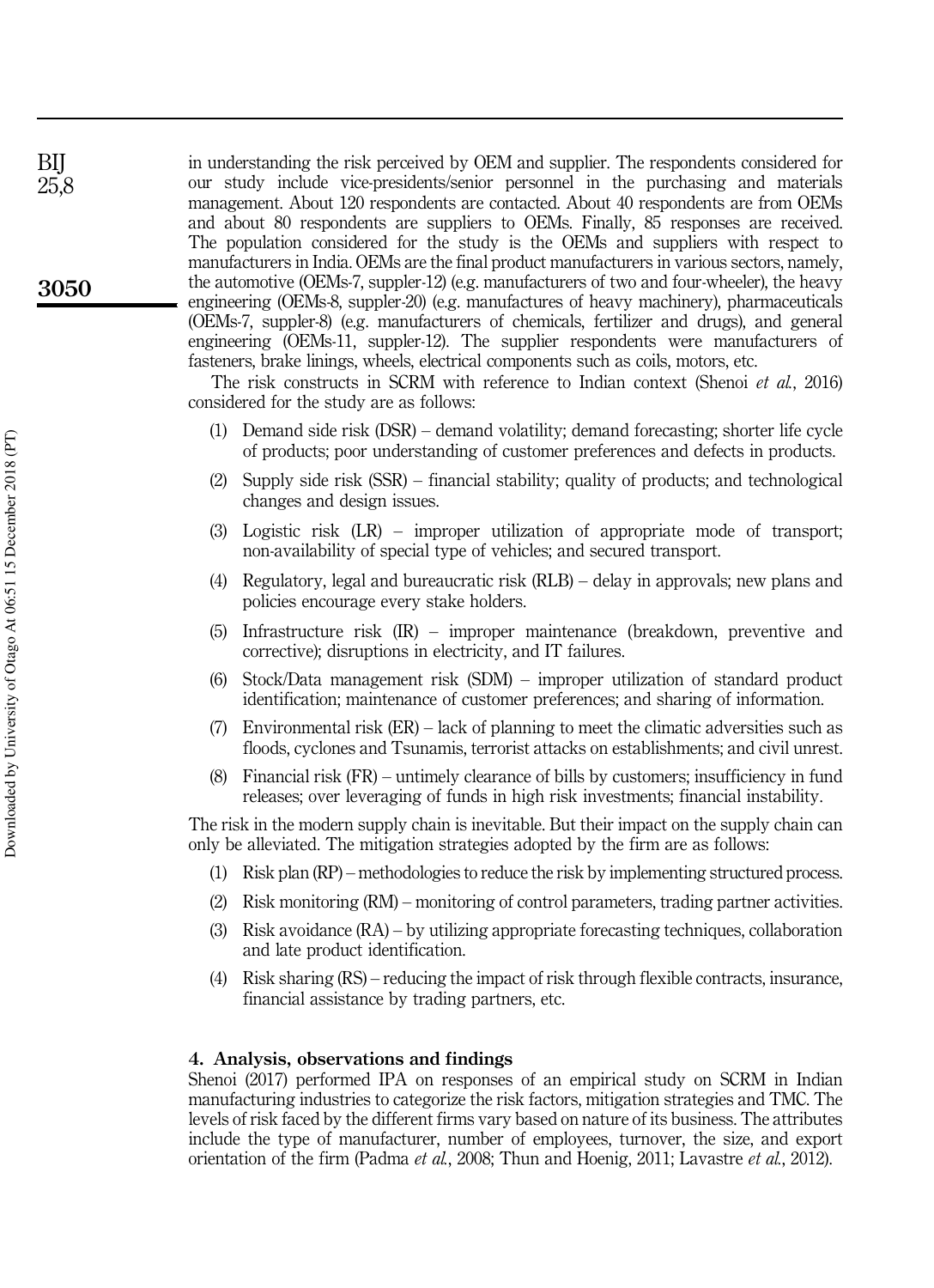Tables II and III presents the descriptive analysis on the frequency of likelihood of occurrence of risk constructs and their severity of impact on supply chains of OEMs and suppliers, respectively.

Table II shows that RLB, and DSR occur frequently and have a more significant impact on the supply chain for OEMs. ER occurs least frequently and has little impact on the supply chain. Hence, it is necessary to give importance to alleviate RLB and DSR risks. Also, the near mean value of FR and SSR signifies that OEMs need to attach importance to these risks also.

Table III evinces that SDM, DSR, SSR and RLB occur frequently and have a significant impact on the supply chain for suppliers. Also, IR, FR and LR are near to grand mean value of the frequency of likelihood of occurrence and have an average impact on the supply chain signifies that suppliers need to attach importance to these risks also.

Table IV signifies that OEMs attach the highest importance to RM to alleviate the risk perceived due to DSR and FR. Also, the due importance given to RA has reaped the benefits

|             |      | Frequency of occurrence of risk |       |      | Impact on occurrence of risk |       |
|-------------|------|---------------------------------|-------|------|------------------------------|-------|
| <b>RISK</b> | Mean | SD                              | Range | Mean | SD                           | Range |
| <b>DSR</b>  | 2.19 | 0.62                            | 2.75  | 2.43 | 0.74                         | 3.00  |
| <b>SSR</b>  | 2.00 | 0.59                            | 1.75  | 2.30 | 0.84                         | 2.75  |
| LR          | 1.98 | 0.64                            | 2.60  | 2.25 | 0.72                         | 2.60  |
| <b>RLB</b>  | 2.39 | 0.46                            | 2.25  | 2.56 | 0.55                         | 2.25  |
| IR.         | 2.00 | 0.55                            | 2.00  | 2.16 | 0.69                         | 2.67  |
| <b>SDM</b>  | 2.03 | 0.59                            | 2.33  | 2.31 | 0.76                         | 2.67  |
| ER          | 1.70 | 0.69                            | 2.33  | 1.80 | 0.81                         | 2.33  |
| FR          | 1.98 | 0.67                            | 2.33  | 1.96 | 0.75                         | 2.33  |

|             |      |                                 | <b>Suppliers</b> |      |                              |       |                        |
|-------------|------|---------------------------------|------------------|------|------------------------------|-------|------------------------|
|             |      | Frequency of occurrence of risk |                  |      | Impact on occurrence of risk |       |                        |
| <b>RISK</b> | Mean | SD                              | Range            | Mean | SD                           | Range |                        |
| <b>DSR</b>  | 2.09 | 0.68                            | 2.75             | 2.39 | 0.86                         | 3.50  |                        |
| <b>SSR</b>  | 1.91 | 0.79                            | 2.50             | 2.36 | 0.86                         | 3.00  |                        |
| LR          | 1.59 | 0.63                            | 2.60             | 2.00 | 0.98                         | 2.80  |                        |
| <b>RLB</b>  | 2.07 | 0.69                            | 2.25             | 2.37 | 0.84                         | 3.75  |                        |
| IR          | 1.69 | 0.64                            | 2.33             | 2.15 | 0.75                         | 4.00  | Table III.             |
| <b>SDM</b>  | 2.31 | 0.88                            | 3.33             | 2.31 | 0.96                         | 3.33  | Descriptive statistics |
| ER          | 1.25 | 0.49                            | 2.33             | 1.84 | 0.86                         | 4.00  | of SCRM                |
| FR          | 1.67 | 0.62                            | 2.33             | 1.90 | 0.84                         | 3.33  | constructs-suppliers   |

|                     |      | Importance of strategy | OEMs  |      | Performance |       |                     |
|---------------------|------|------------------------|-------|------|-------------|-------|---------------------|
| Mitigation strategy | Mean | SD                     | Range | Mean | SD          | Range |                     |
| RP                  | 3.05 | 0.61                   | 2.50  | 3.19 | 0.76        | 3.00  | Table IV.           |
| <b>RM</b>           | 3.26 | 0.79                   | 3.00  | 3.15 | 0.88        | 3.33  | Mitigation strategy |
| RA                  | 3.11 | 0.89                   | 4.00  | 3.00 | 0.54        | 2.33  | of OEMs: importance |
| <b>RS</b>           | 3.09 | 0.91                   | 3.67  | 2.96 | 0.79        | 3.00  | vs performance      |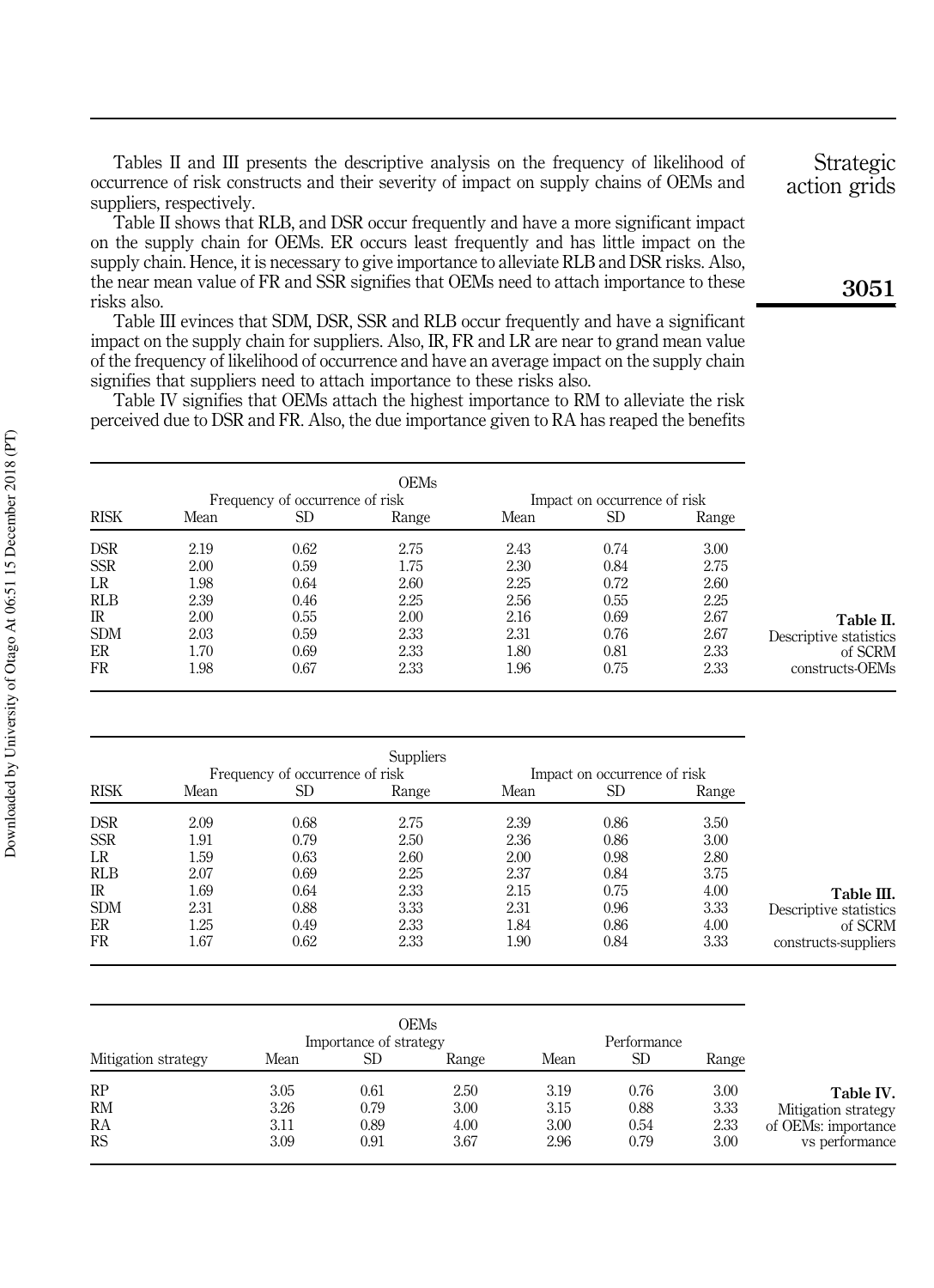in the alleviation of risk factor SSR. It is evident from the mean of impact for the risk factors RLB, DSR, SDM and SSR (refer to Table IV), which suggest the due importance given to RM and RA have beneficial to the supply chain.

Similarly, the suppliers attach importance to RS (refer to Table V) to reduce the impact of risk due to SDM and DSR. The importance is extended to RA and RM so as to curtail the impact of risk factors (IR and FR). Table V suggests that the due importance given to these mitigation strategies (RS, RA and RM) have resulted in benefits to the supply chain.

Senior management plays a vital role in the conduct of business. The control flows from the top management to middle management and lower level management for day-to-day operations. The top management takes care of the organizational structure (OS), trading partner's alignment in the business, allocation of resources and regularly monitoring of performance (Dath *et al.*, 2010).

Table VI presents the descriptive analysis of TMC of OEMs. The analysis suggests that the top management emphasized on the establishment of long-term collaboration (LTC) and relationship, OS, risk identification and mitigation strategies (RIM), and appropriate, measurement and control mechanisms (MMC). The importance in the implementation of these strategies reflected in the implementation of the mitigation strategies also, which is an evidence of the alignment of supply chain strategy with the business strategy.

Table VII presents the descriptive analysis of supplier's TMC. The inference drawn from the Table VII, it can be inferred that the top management's emphasis is on trading partner alignment (TPA). The strategies such as OS, LTC, adequacy of resources (AR), and measurement, monitoring and control (MMC) appear in the decreasing order of the means. The alignment of goals, participating in cross-functional teams, etc., is necessary for the sustained performance of the suppliers. Hence, it is essential to attach importance to TPA, OS and LTC.

|                                 |                     |      | Importance of strategy | <b>Suppliers</b> |      | Performance |       |
|---------------------------------|---------------------|------|------------------------|------------------|------|-------------|-------|
|                                 | Mitigation strategy | Mean | SD.                    | Range            | Mean | <b>SD</b>   | Range |
| Table V.<br>Mitigation strategy | RP                  | 3.64 | 0.64                   | 3.00             | 3.69 | 0.93        | 3.50  |
| of suppliers:                   | RМ                  | 3.72 | 0.80                   | 3.00             | 3.67 | 0.93        | 3.67  |
| importance vs                   | RA                  | 3.71 | 0.85                   | 3.67             | 3.50 | 0.88        | 3.67  |
| performance                     | RS                  | 4.01 | 0.78                   | 3.00             | 3.65 | 0.83        | 3.00  |

|                                                     | OEMs<br>Importance |           | Performance |      |           |       |
|-----------------------------------------------------|--------------------|-----------|-------------|------|-----------|-------|
| <b>TMC</b>                                          | Mean               | <b>SD</b> | Range       | Mean | <b>SD</b> | Range |
| Organizational structure (OS)                       | 3.84               | 0.61      | 2.00        | 4.00 | 0.82      | 3.00  |
| Alignment of trading partners strategies (TPA)      | 3.51               | 0.93      | 3.00        | 3.51 | 0.87      | 3.00  |
| Availability of adequate resources (AR)             | 3.75               | 0.75      | 3.00        | 3.84 | 0.71      | 3.00  |
| Appropriate measurement, monitoring and control     |                    |           |             |      |           |       |
| mechanisms (MMC)                                    | 3.81               | 0.80      | 3.00        | 3.63 | 0.85      | 3.00  |
| Training of employees (TE)                          | 3.42               | 1.14      | 4.00        | 3.57 | 1.19      | 4.00  |
| Good communication and dialogue process (GCD)       | 3.36               | 0.99      | 5.00        | 3.63 | 0.85      | 3.00  |
| Benchmarking and continual improvement (BCI)        | 3.60               | 0.93      | 3.00        | 3.60 | 0.93      | 3.00  |
| Risk identification and mitigation strategies (RIM) | 3.84               | 0.93      | 4.00        | 4.00 | 1.03      | 4.00  |
| Long-term collaboration and relationship (LTC)      | 3.87               | 0.85      | 3.00        | 4.06 | 0.74      | 3.00  |
| <b>Source:</b> Shenoi et al. (2016)                 |                    |           |             |      |           |       |

Table VI. TMC of OEMs: importance vs performance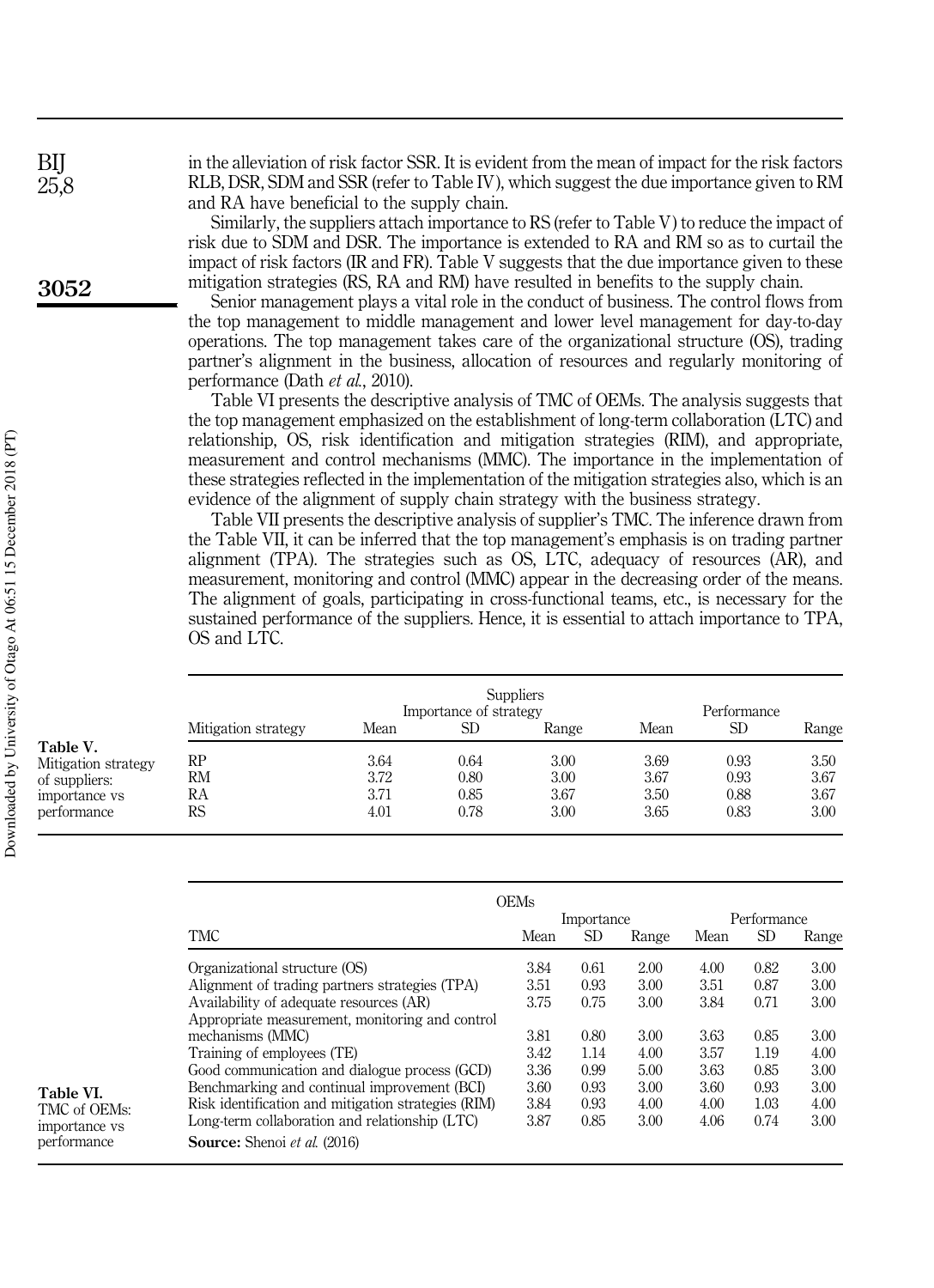| <b>Strategic</b><br>action grids |       | Performance |      |       | Importance | <b>Suppliers</b> |                                                     |  |  |
|----------------------------------|-------|-------------|------|-------|------------|------------------|-----------------------------------------------------|--|--|
|                                  | Range | <b>SD</b>   | Mean | Range | <b>SD</b>  | Mean             | <b>TMC</b>                                          |  |  |
|                                  | 4.00  | 0.97        | 4.04 | 3.00  | 0.90       | 4.02             | Organizational structure (OS)                       |  |  |
|                                  | 3.00  | 0.88        | 4.12 | 3.00  | 0.90       | 4.17             | Alignment of trading partners strategies (TPA)      |  |  |
|                                  | 4.00  | 0.87        | 3.94 | 3.00  | 0.88       | 3.92             | Availability of adequate resources (AR)             |  |  |
| 3053                             |       |             |      |       |            |                  | Appropriate measurement, monitoring and control     |  |  |
|                                  | 4.00  | 0.92        | 3.88 | 4.00  | 0.87       | 3.90             | mechanisms (MMC)                                    |  |  |
|                                  | 4.00  | 0.95        | 3.65 | 4.00  | 0.96       | 3.77             | Training of employees (TE)                          |  |  |
| Table VII.                       | 3.00  | 0.81        | 3.88 | 3.00  | 0.81       | 3.83             | Good communication and dialogue process (GCD)       |  |  |
| TMC of suppliers:                | 3.00  | 0.94        | 3.98 | 3.00  | 0.96       | 3.94             | Benchmarking and continual improvement (BCI)        |  |  |
| importance vs                    | 3.00  | 0.86        | 3.75 | 3.00  | 0.96       | 3.52             | Risk identification and mitigation strategies (RIM) |  |  |
| performance                      | 3.00  | 0.80        | 3.90 | 3.00  | 0.78       | 3.98             | Long-term collaboration and relationship (LTC)      |  |  |

### *4.1 IPA on occurrence of risk constructs: OEM vs supplier*

The risk constructs such as RLB, DSR and SDM lie in the region of "Vigilant" (see Figure 2(a)) indicating that they occur frequently and have an enormous impact on the firm and the supply chain for OEMs. Other risks such as IR, LR and SSR lie near the intersection of the grand means suggesting the equal probability of frequently occurring risk. Figure 2(a) suggests that risk construct ER is a least frequently occurring risk, and does not majorly affect the supply chain and the firm. In the case of a supplier, SDM, DSR, RLB and SSR (refer Figure 2(b)) are the risk constructs lie in the region of "Vigilant" indicating the high frequency of occurrence, and impact the firm and supply chain. Other risk constructs such as FR, LR, and ER lie in the region of "Impulsive," while the risk IR lies very close to the region of "Continuous monitoring."

### *4.2 IPA on alertness of risk constructs: OEM vs supplier*

Table VIII shows that OEMs attach the highest importance to SSR and DSR. As finished goods manufacturers, they procure the sub-assemblies from suppliers and supply the

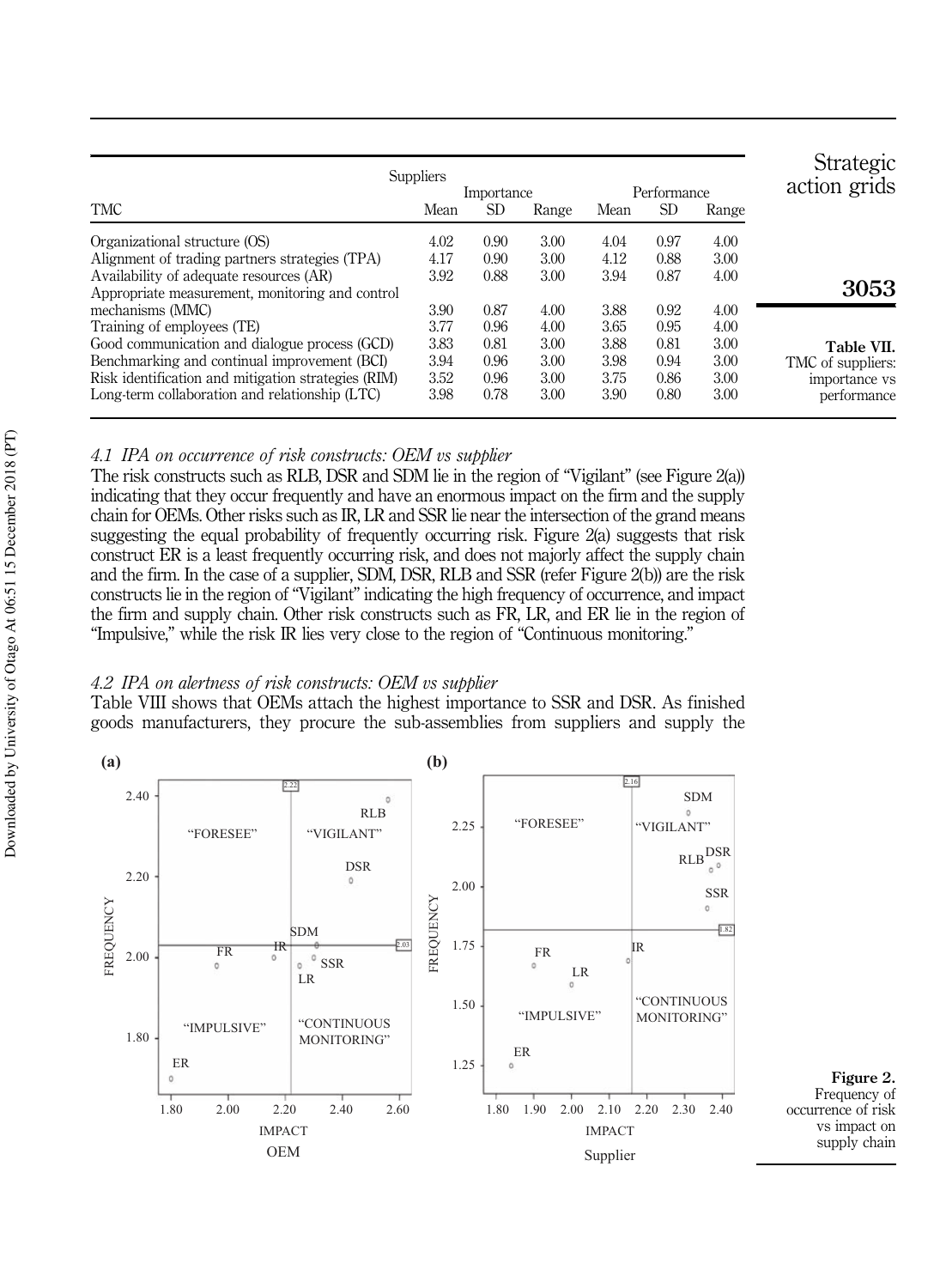finished products to market on demand. We observe that OEMs perform well on SDM, IR and LR.

Table VIII shows that suppliers attach the highest importance to RLB, LR and DSR. As they supply sub-assemblies to OEMs, they ensure regulatory norms, logistics, and demand for the timely availability of the goods to the customers. On par with OEMs, suppliers perform well on SDM, IR and LR. The difference service-gap is large for RLB in both the cases of OEMs and suppliers. For the risk constructs, DSR, SSR and RLB the mean importance surpasses mean performance as observed in the service-gap for OEMs. The suppliers fall short marginally when compared with OEM. This finding reinforces that OEMs and suppliers have varied needs and perceptions. Analyzing the service gaps is imperative for understanding the consumer preferences and accordingly devising better strategies to meet them.

The risk constructs ER and RLB lie in the region "Keep it up" (see Figure 3(a)) indicating that the OEMs benefited by their alertness toward these risk constructs. While the risk constructs DSR and FR are very close to the region of "Keep it up" indicates that firms have

|                                          |            | Importance $(I)$ |         |            | Performance $(P)$ |         | Service gap $(I-P)$ |          |          |
|------------------------------------------|------------|------------------|---------|------------|-------------------|---------|---------------------|----------|----------|
| Risk constructs                          | <b>OEM</b> | Supplier         | t       | <b>OEM</b> | Supplier          |         | <b>OEM</b>          | Supplier |          |
| <b>DSR</b>                               | 3.09       | 2.92             | 1.45    | 2.85       | 2.96              | $-1.15$ | 0.24                | $-0.04$  | 0.84     |
| <b>SSR</b>                               | 3.18       | 2.90             | 1.45    | 2.91       | 3.00              | $-0.63$ | 0.27                | $-0.10$  | 0.55     |
| LR                                       | 2.82       | 2.96             | $-0.64$ | 2.97       | 2.98              | $-0.05$ | $-0.15$             | $-0.02$  | $-0.77$  |
| <b>RLB</b>                               | 2.97       | 2.96             | 0.04    | 2.58       | 2.38              | 0.74    | 0.39                | 0.58     | $5.29*$  |
| IR                                       | 2.58       | 2.67             | $-0.54$ | 2.97       | 3.08              | $-0.51$ | $-0.39$             | $-0.41$  | $-7.48*$ |
| <b>SDM</b>                               | 2.85       | 2.58             | 1.13    | 3.00       | 3.06              | $-0.27$ | $-0.15$             | $-0.48$  | $-4.08*$ |
| ER                                       | 2.52       | 2.40             | 0.51    | 2.85       | 2.71              | 0.53    | $-0.33$             | $-0.31$  | $-4.12*$ |
| FR                                       | 2.61       | 2.44             | 0.63    | 2.85       | 2.96              | $-0.58$ | $-0.24$             | $-0.52$  | $-4.71*$ |
| <b>Note:</b> *Significant at 0.001 level |            |                  |         |            |                   |         |                     |          |          |



Table VIII. Comparing service gap of OEM and suppliers

3054

BIJ 25,8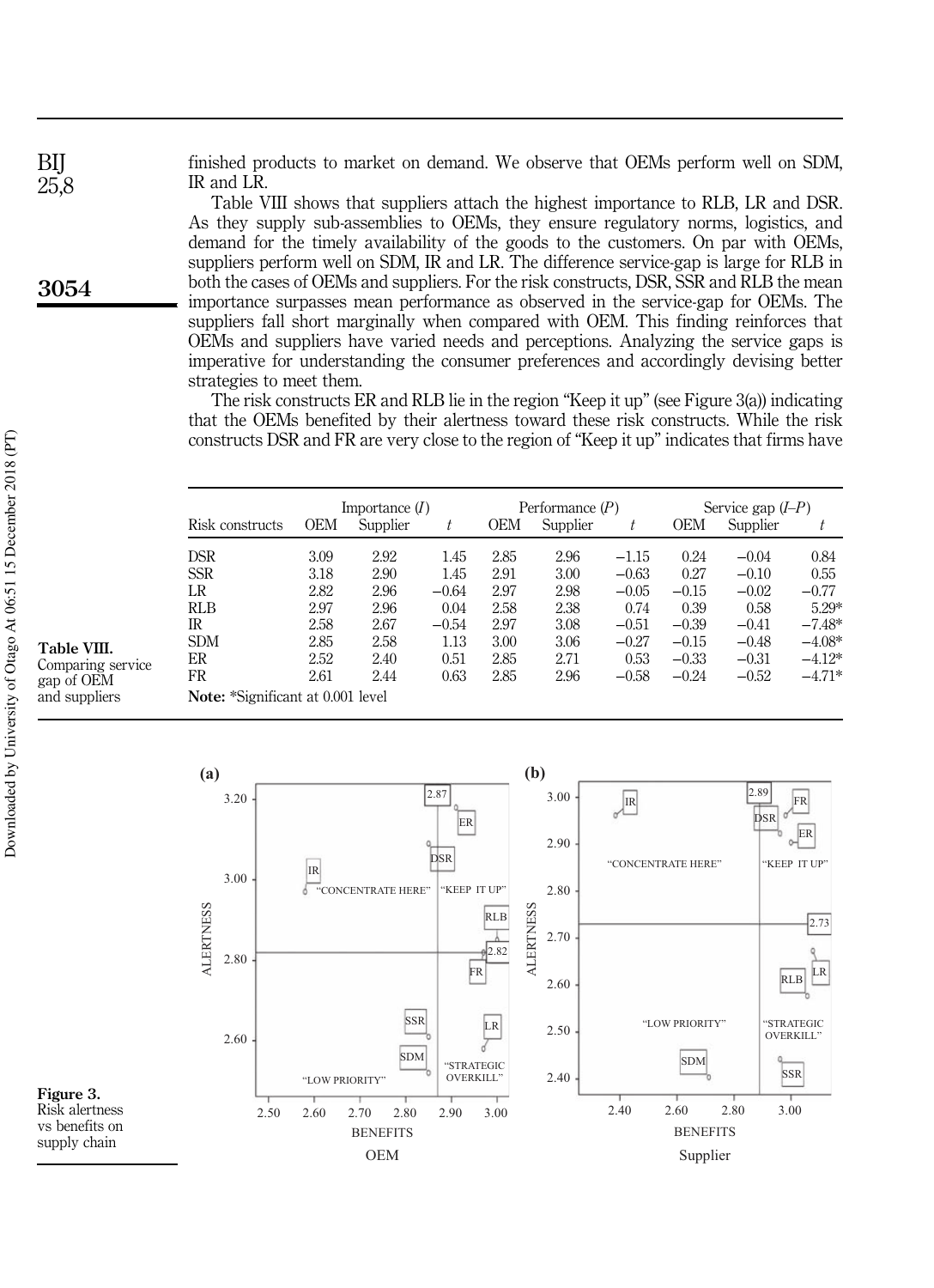benefited due to risk alertness. The risk factor IR placed in the region "Concentrate here" supporting its impulsive behavior.

In the case of suppliers, the risk constructs FR, DSR, and ER fall in the region "Keep it up" (refer to Figure 3(b)), indicating that the suppliers benefited by their alertness toward these risk constructs. Risk constructs LR, RLB and SSR lies in the region of "Strategic overkill," pointing to the role played by small investments in curtailing these risks thus benefiting the organization.

#### *4.3 IPA on mitigation strategies: OEM vs supplier*

The strategy which alleviates the impact of risk on the supply chain on the occurrence of risk is called mitigation strategies. Table IX suggests that the mean importance of RM and RP surpasses the grand mean performance for both OEMs and suppliers. Strategy RM lies in the region of "Keep it up" (see Figure 4(a)) for OEMs. The strategy RS lies in the region of "Concentrate here" suggests that the due importance given to the strategy did not help to reap the benefits. While the strategy RP having low importance, which lies in the region of "Strategic overkill," has benefited the organization.

In the case of suppliers, the strategy of RS lies in the region of "Keep it up" (see Figure 4 (b)). While the strategies RM and RP lie in the region of "Strategic overkill," suggesting the benefits obtained despite low importance.

|                       | Importance $(I)$ |          |         |      | Performance $(P)$ |      |         | Service gap $(I-P)$ |         |                   |
|-----------------------|------------------|----------|---------|------|-------------------|------|---------|---------------------|---------|-------------------|
| Mitigation strategies | OEM              | Supplier |         | ΟЕΜ  | Supplier          |      | OEM     | Supplier            |         |                   |
| RP                    | 3.05             | 3.64     | 1.29    | 3.19 | 3.69              | 0.7  | $-0.14$ | $-0.05$             | $-1.11$ | Table IX.         |
| <b>RM</b>             | 3.26             | 3.72     | $-0.12$ | 3.15 | 3.67              | 1.21 | 0.11    | 0.05                | 1.66    | Comparing service |
| RA                    | 3.11             | 3.71     | 0.34    | 3.00 | 3.50              | 0.73 | 0.11    | $\rm 0.21$          | 0.54    | gap of OEM and    |
| <b>RS</b>             | 3.09             | 4.01     | 0.36    | 2.96 | 3.65              | 0.68 | 0.13    | 0.36                | 0.48    | suppliers         |



action grids

Strategic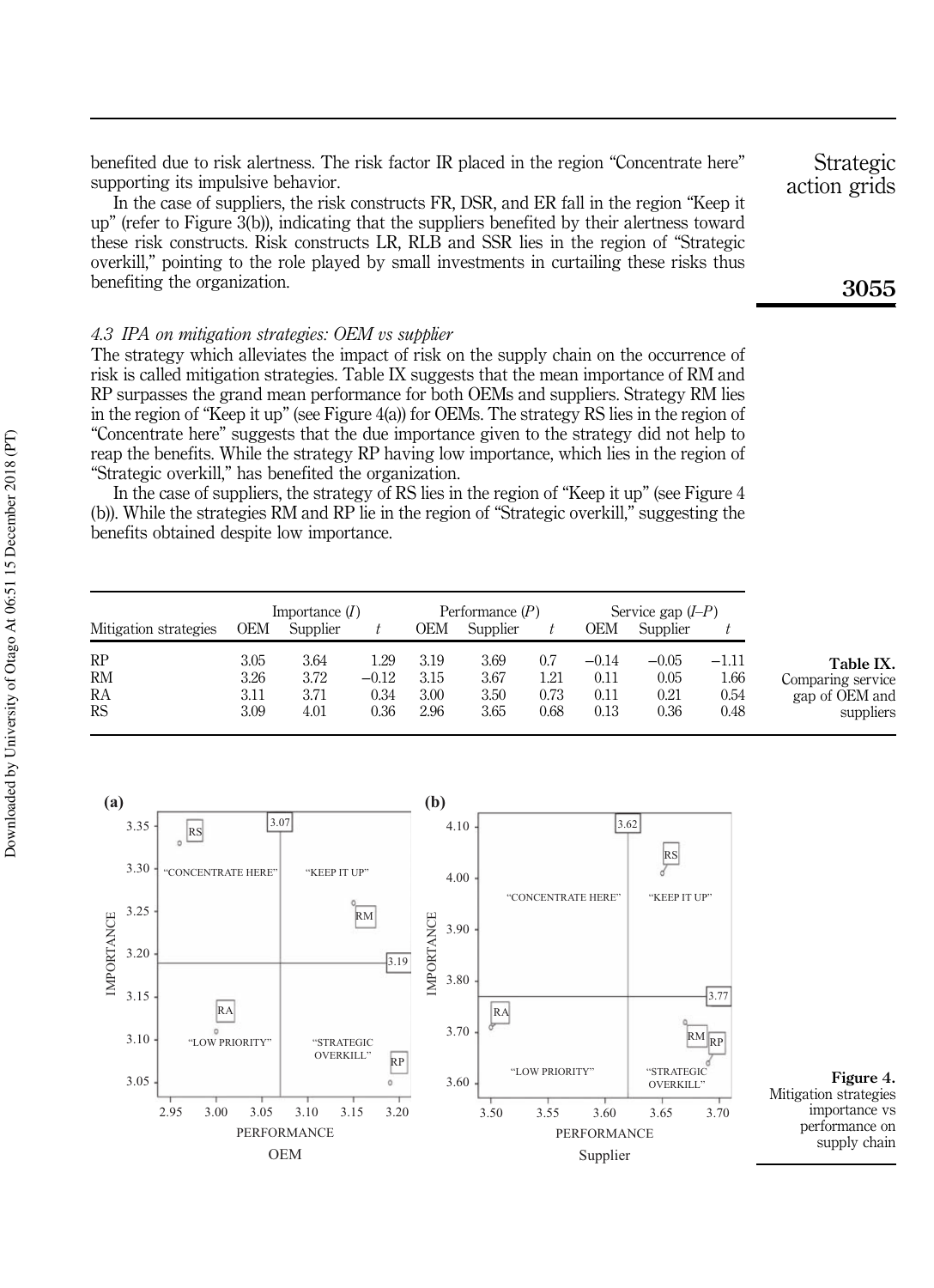### *4.4 IPA on TMC: OEM vs supplier*

The top management has a significant role in the decision-making process that leads to the better implementation of policies and strategies which reflects in the better performance of the organization.

OEMs have realized the benefits by implementing the strategies such as OS, AR and LTC (see Table X). These strategies lie in the region of "Keep it up" (see Figure 5(a)) for OEMs. While the strategy, MMC mechanisms, has not reaped the benefits despite the due importance given to them. The strategies, TPA, training of employees (TE), and Good Communication and Dialog process (GCD), lie in the "Low priority" region.

The strategies (TPA, OS, AR and benchmarking and continual improvement (BCI)) lie in the region of "Keep it up" (see Figure 5(b)) for suppliers evincing the benefits realized. While the strategies such as LTC, MMC mechanisms, and GCD process lie very close to the region of "Keep it up." The rest of the strategies TE and RIM strategies lie in the "Low priority" region.

|                                        |      | Importance $(I)$ |         |      | Performance $(P)$ |         |         | Service gap $(I-P)$ |         |
|----------------------------------------|------|------------------|---------|------|-------------------|---------|---------|---------------------|---------|
| Top management commitment OEM Supplier |      |                  | t       |      | OEM Supplier      |         | OEM     | Supplier            |         |
| OS                                     | 3.84 | 4.02             | 0.06    | 4.00 | 4.04              | 0.10    | $-0.16$ | $-0.02$             | 0.08    |
| TPA                                    | 3.51 | 4.17             | 0.17    | 3.51 | 4.12              | 0.30    | 0.00    | 0.05                | 0.23    |
| AR                                     | 3.75 | 3.92             | $-0.02$ | 3.84 | 3.94              | 0.22    | $-0.09$ | $-0.02$             | 0.31    |
| MMC                                    | 3.81 | 3.90             | 0.13    | 3.63 | 3.88              | 0.19    | 0.18    | 0.02                | 0.14    |
| TE                                     | 3.42 | 3.77             | 0.93    | 3.57 | 3.65              | 0.43    | $-0.15$ | 0.12                | $-1.15$ |
| GCD                                    | 3.36 | 3.83             | $-0.27$ | 3.63 | 3.88              | 0.35    | $-0.27$ | $-0.05$             | 0.90    |
| BCI                                    | 3.60 | 3.94             | 0.20    | 3.60 | 3.98              | 0.32    | 0.00    | $-0.04$             | 0.22    |
| <b>RIM</b>                             | 3.84 | 3.52             | $-0.12$ | 4.00 | 3.75              | $-0.16$ | $-0.16$ | $-0.23$             | $-0.68$ |
| LTC                                    | 3.87 | 3.98             | 0.05    | 4.06 | 3.90              | $-0.26$ | $-0.19$ | 0.08                | $-0.58$ |

**(b) (a)**  $3.45$   $3.9$ 3.70  $3.45$  0  $\overline{OS}$  4.20 OS d "CONCENTRATE HERE" "KEEP IT UP" TPA "CONCENTRATE HERE" "KEEP IT UP" 3.60 OS LTC 4.00 LTC 3.50 IMPORTANCE IMPORTANCE 3.92  $AR$   $\frac{Q}{Z}$   $AR$ MMC  $AR \mid \tilde{Z} \mid$  BCI MMC 3.40 3.39 TE RIM 3.80 BCI **GCD** 3.30 "LOW PRIORITY" "STRATEGIC OVERKILL" "LOW PRIORITY" "STRATEGIC TPA OVERKILL" TE 3.20 3.60 **GCD** RIM 3.10 3.20 3.30 3.40 3.50 3.60 3.70 3.60 3.70 3.80 3.90 4.00 4.10 4.20 PERFORMANCE PERFORMANCE OEM Supplier

3056

BIJ 25,8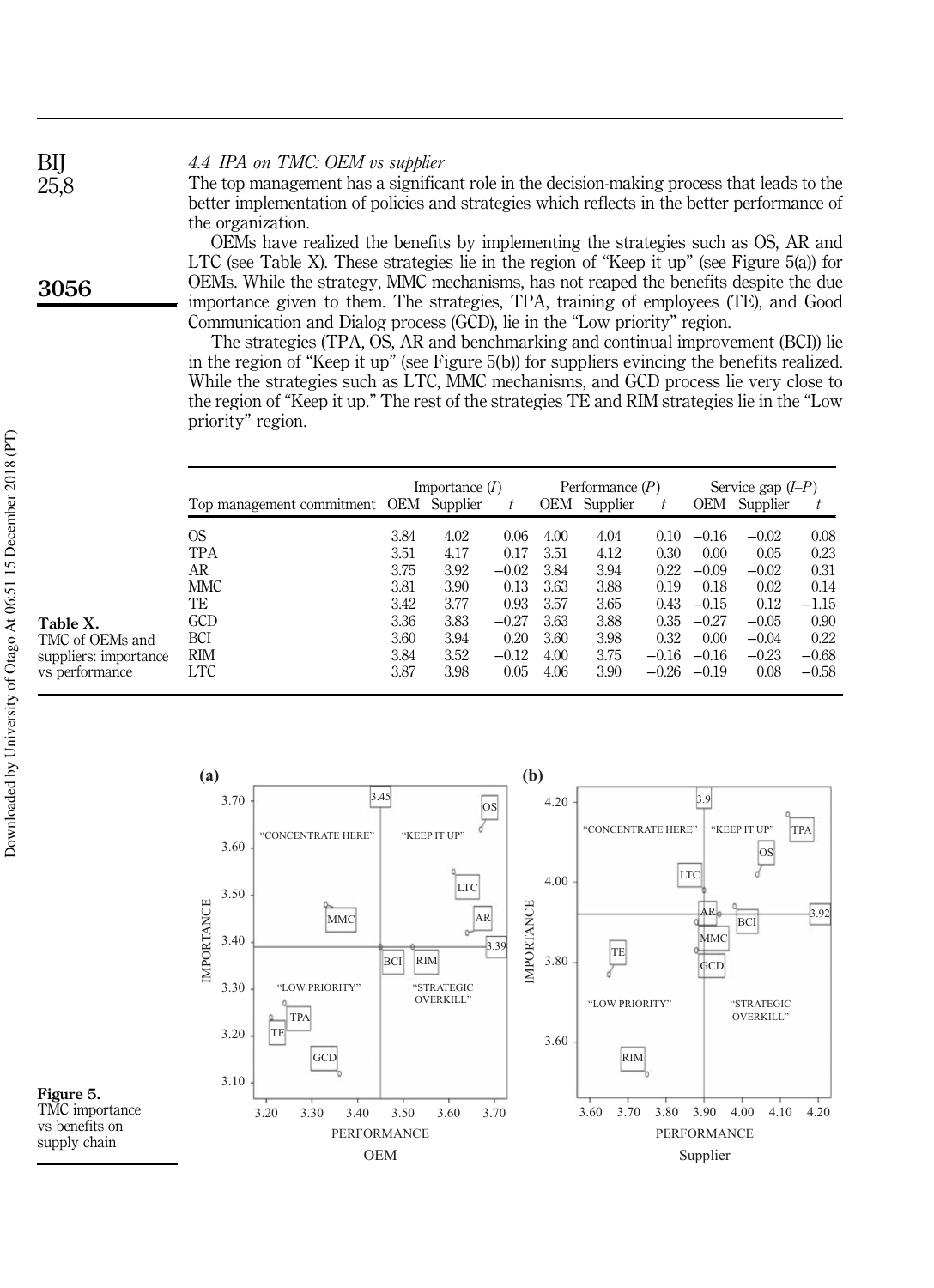### 5. Conclusion

This study is performed to understand the risks, mitigation strategies, and the TMC of OEMs and suppliers in reducing the risk. The finding indicated that most of the risks, as noted by their means, are near the POI of the grand means of the risk constructs and their impact on the supply chain, indicating that all the risks have the equal likelihood of occurrence. The OEMs have benefited by following RM mitigation strategy, while suppliers have benefited by RS as they lie in the region of "Keep it up." The strategies adopted by the Top Management such as OS, LTC, AR and BCI have benefited the organizations as they are placed in the "Keep it up" region.

#### *5.1 Contributions to theory and research implications*

Our findings observe that most of the means of risks are lying in the region of "Vigilant" which suggests the risks are equally probable. The mitigation strategies followed by the firm lie below the grand mean of performance which suggests that the proper and timely implementation of strategies is necessary for the better performance. The RP lies in the region of "Strategic overkill" for both OEMs and suppliers indicating that the administrators should ensure importance with adequate resources for better performance. Similarly, the strategy RA is placed in "Concentrate here" region for both OEMs and suppliers. The TMC prominently lies in the region of "Keep it up" region which ensures the total involvement of top management in curtailing risk and implementation of mitigation strategies. The study demonstrates how IPA tool is utilized to prioritize the strategies to realize the benefits.

#### *5.2 Implications for practitioners*

There is no single risk factor in which the firm's performance improves in the presence of risk. To identify the occurrence of risk, one needs to have an appropriate MMC mechanisms for monitoring the supply chain. After the identification of risk, it is necessary to identify appropriate mitigation strategies. Also, BCI of our activities such as skill management, tools for identification of risk and mitigation strategies are necessary for sustained performance. The detailed study of SCRM strategies lays emphasis on the importance attached to risk factors, mitigation strategies, and TMC. By the implementation of SCRM strategies, supply chain managers can improve the firm's performance.

#### *5.3 Suggestions and recommendations for policy makers*

The risk managers of OEMs and suppliers need to be appropriately trained to face the risk. A proper training and well-documented knowledge need to be in reach to all the managers of the firm. By studying the dimensions each sector, a standard risk index is defined. The risk index enables the comparison of the firm's quality levels to that of their competitors. Risk managers are to be rewarded, as they drive toward performance even in the turbulent environment.

#### *5.4 Limitations and scope for future research*

The study is executed with following limitations:

- (1) The study assumes that the manufacturing industries across different sectors perceive similar risk. The sectors considered are automotive, heavy engineering, general engineering, and home appliances.
- (2) The Southern States of India are considered because of the dominant presence of many industries, especially automotive industries. However, it should be noted that these states form the manufacturing hubs where the lead organizations are functioning along with their major suppliers.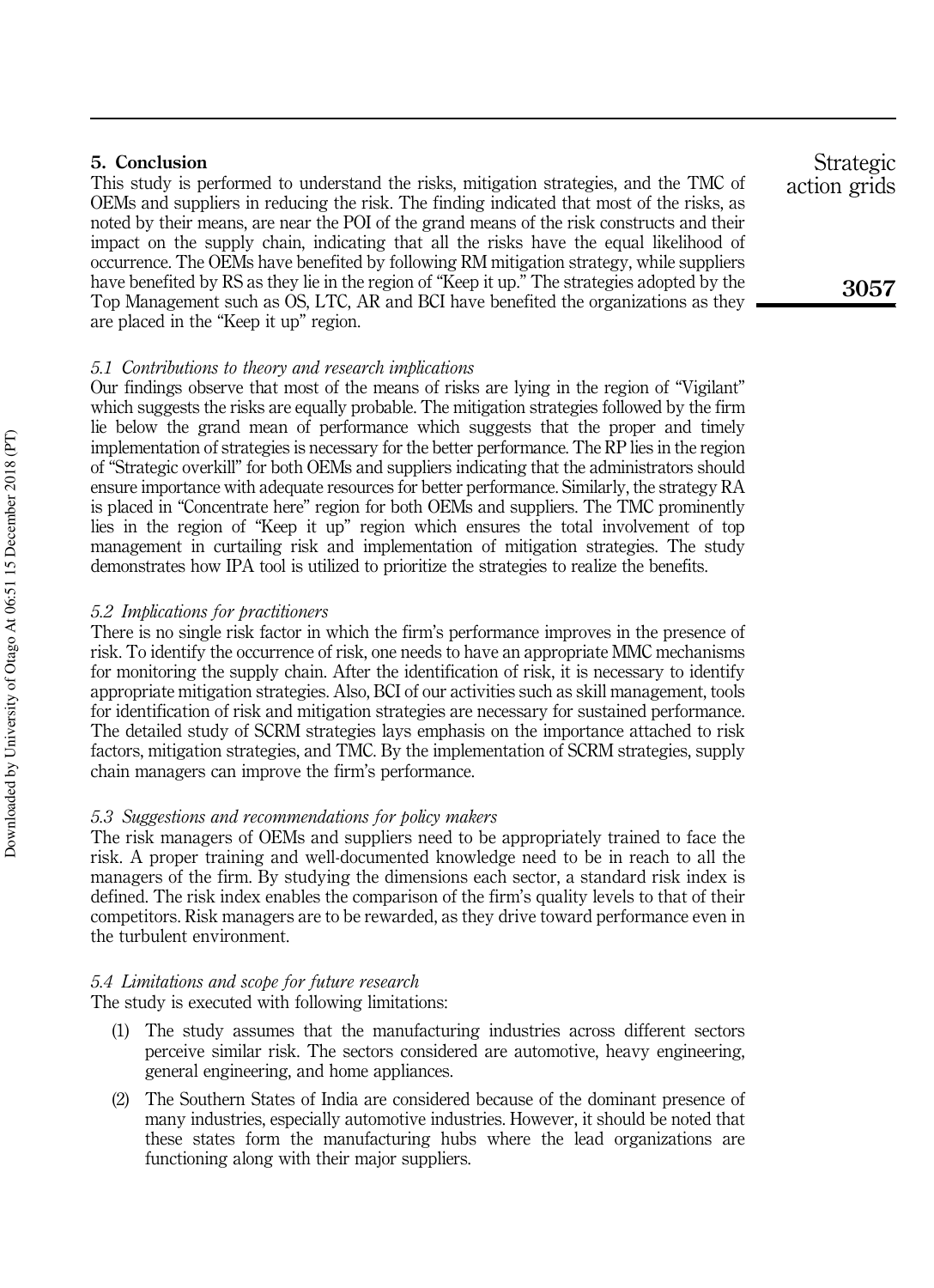Further study can explore the specific type of industry along with other variables such as green environment, quality certification, network structure, type of supply chain, etc. The IPA study can be extended to identify the importance-performance gap between the focal firms to that of the competitors. The researchers may utilize Fuzzy IPA by replacing the conventional IPA due to the nature of fuzziness in the human perception.

#### References

- Azzopardi, E. and Nash, R. (2013), "A critical evaluation of importance performance analysis'", *Tourism Management*, Vol. 35, April, pp. 222-233.
- Boley, B.B., McGehee, N.G. and Hammett, A.T. (2017), "Importance- performance analysis (IPA) of sustainable tourism initiatives: the resident perspective", *Tourism Management*, Vol. 58, February, pp. 66-77.
- Chand, M., Raj, T., Shankar, R. and Agarwal, A. (2017), "Select the best supply chain by risk analysis for Indian industries environment using MCDM approaches", *Benchmarking: An International Journal*, Vol. 24 No. 5, pp. 1400-1413.
- Chang, R.-D., Zuo, J., Soebarto, V., Zhao, Z.-Y., Zillante, G. and Gan, X.-L. (2017), "Discovering the transition pathways toward sustainability for construction enterprises: importance-performance analysis", *Journal of Construction Engineering and Management*, Vol. 143 No. 6, pp. 1-12.
- Chen, P.S. and Wu, M.T. (2013), "A modified failure mode and effects analysis method for supplier selection problems in the supply chain risk environment: a case study", *Computers and Industrial Engineering*, Vol. 66 No. 4, pp. 634-642.
- Chen, Y.-C. and Lin, S. (2013), "Applying importance-performance analysis for improving internal marketing of hospital management in Taiwan", *International Business Research*, Vol. 6 No. 4, pp. 45-54.
- Dath, T.N.S., Rajendran, C. and Narashiman, K. (2010), "An empirical study on supply chain management in India: the perspective of original equipment manufacturers and suppliers", *European Journal of Industrial Engineering*, Vol. 4 No. 1, pp. 2-39.
- Dwyer, L., Dragićević, V., Armenski, T., Mihalič, T. and Knežević Cvel-bar, L. (2014), "Achieving destination competitiveness: an importance – performance analysis of Serbia", *Current Issues in Tourism*, Vol. 19 No. 13, pp. 1-28.
- Dwyer, L., Dragićević, V., Armenski, T., Mihalič, T. and Knežević Cvel-bar, L. (2016), "Achieving destination competitiveness: an importance – performance analysis of serbia", *Current Issues in Tourism*, Vol. 19 No. 13, pp. 1309-1336.
- Gaudenzi, B. and Borghesi, A. (2006), "Managing risks in the supply chain using the AHP method", *The International Journal of Logistics Management*, Vol. 17 No. 1, pp. 114-136.
- Ghadge, A., Dani, S., Chester, M. and Kalawsky, R. (2013), "A systems approach for modelling supply chain risks", *Supply Chain Management: An International Journal*, Vol. 18 No. 5, pp. 523-538.
- Gonçalves, P., Hines, J. and Sterman, J. (2005), "The impact of endogenous demand on push–pull production systems", *System Dynamics Review*, Vol. 21 No. 3, pp. 187-216.
- Hong, S.-J., Kwon, I.-W.G. and Li, J. (2014), "Assessing the perception of supply chain risk and partnerships using importance-performance analysis model: a case study of SMEs in China and Korea", *Supply Chain Forum: An International Journal*, Vol. 15 No. 2, pp. 110-125.
- Huang, S.H. and Keskar, H. (2007), "Comprehensive and configurable metrics for supplier selection", *International Journal of Production Economics*, Vol. 105 No. 2, pp. 510-523.
- Hult, G.T.M., Craighead, C.W. and Ketchen, D.J. Jr (2010), "Risk uncertainty and supply chain decisions: a real options perspective", *Decision Sciences*, Vol. 41 No. 3, pp. 435-458.
- Islam, M.S., Tseng, M.-L., Karia, N. and Lee, C.-H. (2018), "Assessing green supply chain practices in Bangladesh using fuzzy importance and performance approach", *Resources, Conservation and Recycling*, Vol. 131, April, pp. 134-145.

3058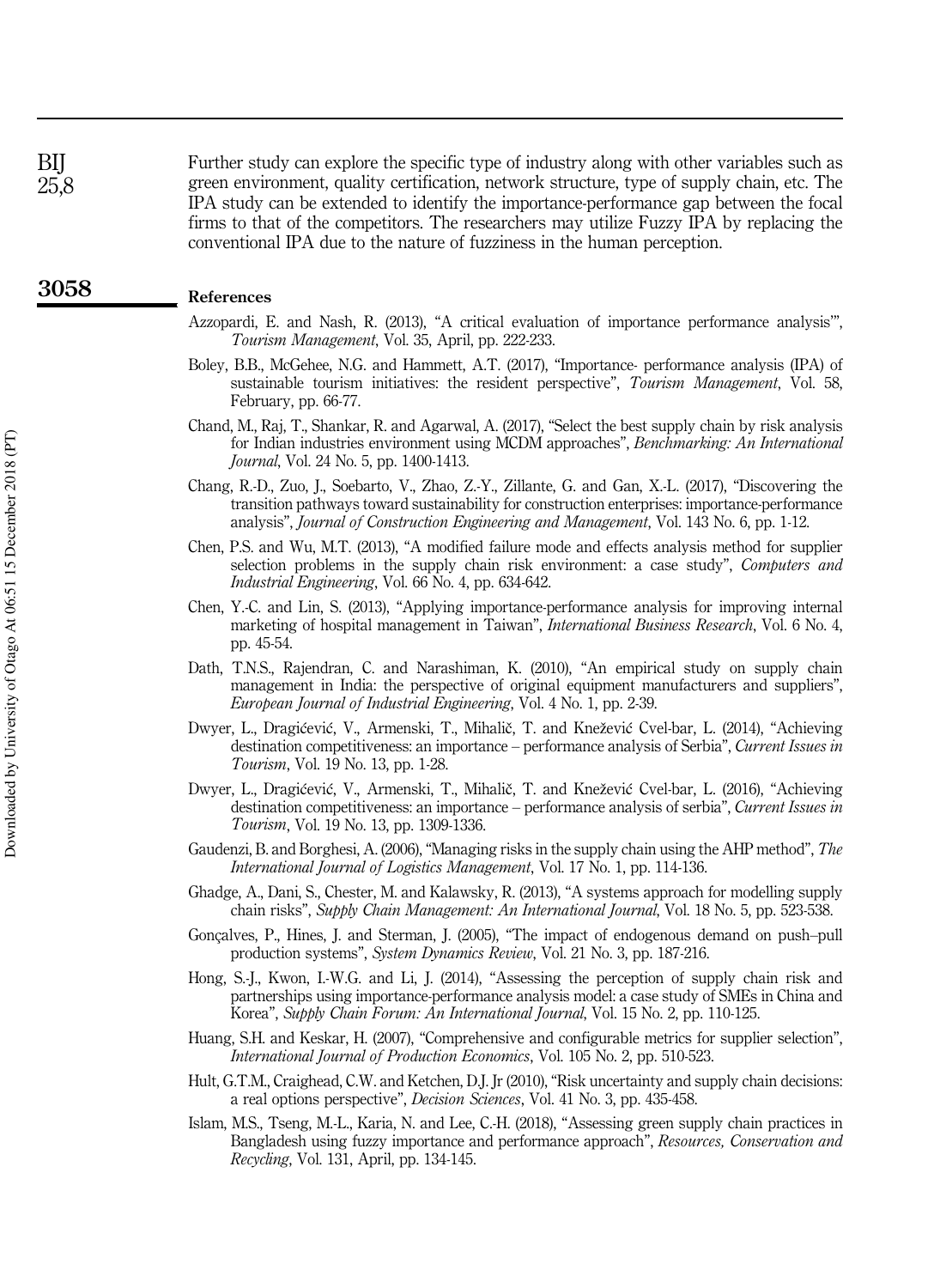- Jaipuria, S. and Mahapatra, S. (2014), "An improved demand forecasting method to reduce bullwhip effect in supply chains", *Expert Systems with Applications*, Vol. 41 No. 5, pp. 2395-2408.
- Jüttner, U. (2005), "Supply chain risk management: understanding the business requirements from a practitioner perspective", *The International Journal of Logistics Management*, Vol. 16 No. 1, pp. 120-141.
- Kaur, A., Kanda, A. and Deshmukh, S.G. (2011), "A review on supply chain co-ordination: coordination mechanisms, managing uncertainty and research directions", *Supply Chain Coordination Under Uncertainty*, Springer, Springer, Berlin, Heidelberg, pp. 39-82.
- Khan, A. and Pillania, R.K. (2008), "Strategic sourcing for supply chain agility and firms' performance: a study of Indian manufacturing sector", *Management Decision*, Vol. 46 No. 10, pp. 1508-1530.
- Kotzab, H., Teller, C., Grant, D.B. and Friis, A. (2015), "Supply chain management resources, capabilities and execution", *Production Planning & Control*, Vol. 26 No. 7, pp. 525-542.
- Lavastre, O., Gunasekaran, A. and Spalanzani, A. (2012), "Supply chain risk management in French companies", *Decision Support Systems*, Vol. 52 No. 4, pp. 828-838.
- Lirn, T.-C. and Shang, K.-C. (2015), "An empirical survey on port risk management in the Kaohsiung port", *Journal of the Eastern Asia Society for Transportation Studies*, Vol. 11, pp. 2277-2295.
- McLeay, F., Robson, A. and Yusoff, M. (2017), "New applications for importance-performance analysis (IPA) in higher education: understanding student satisfaction", *Journal of Management Development*, Vol. 36 No. 6, pp. 780-800.
- Martilla, J.A. and James, J.C. (1977), "Importance-performance analysis", *The Journal of Marketing*, Vol. 41 No. 1, pp. 77-79.
- Oke, A. and Gopalakrishnan, M. (2009), "Managing disruptions in supply chains: a case study of a retail supply chain", *International Journal of Production Economics*, Vol. 118 No. 1, pp. 168-174.
- Padma, P., Sai Lokachari, P. and Rajendran, C. (2008), "A study on the critical factors of ISO 9001: 2000 and organizational performance of Indian manufacturing firms", *International Journal of Production Research*, Vol. 46 No. 18, pp. 4981-5011.
- Padma, P., Sai Lokachari, P. and Rajendran, C. (2014), "Strategic action grids: a study in Indian hospitals", *International Journal of Health Care Quality Assurance*, Vol. 27 No. 5, pp. 360-372.
- Phusavat, K., Anussornnitisarn, P., Pongrakhananon, T. and Pastuszak, Z. (2015), "Applications of benchmarking and classification framework for supplier risk management", *Benchmarking: An International Journal*, Vol. 22 No. 2, pp. 275-289.
- Prakash, S., Soni, G., Rathore, A.P.S. and Singh, S. (2017), "Risk analysis and mitigation for perishable food supply chain: a case of dairy industry", *Benchmarking: An International Journal*, Vol. 24 No. 1, pp. 2-23.
- Punniyamoorthy, M., Mathiyalagan, P. and Parthiban, P. (2011), "A strategic model using structural equation modeling and fuzzy logic in supplier selection", *Expert Systems with Applications*, Vol. 38 No. 1, pp. 458-474.
- Ramakrishnan, R. and Usha, R. (2016), "A new rational IPA and application to cruise tourism", *Annals of Tourism Research*, Vol. 61, pp. 264-267.
- Ramanathan, U. and Gunasekaran, A. (2014), "Supply chain collaboration: impact of success in long-term partnerships", *International Journal of Production Economics*, Vol. 147, Part B, pp. 252-259.
- Raveendran, S., Lu, Z., Zhang, Z., Wang, M. and Sah, K.K. (2017), "A case report of IPA with chronic mass calcification in a Neutropenic patient", *Radiology of Infectious Diseases*, Vol. 4 No. 2, pp. 58-63.
- Sahu, A.K., Datta, S. and Mahapatra, S. (2016), "Evaluation and selection of resilient suppliers in fuzzy environment: exploration of fuzzy-vikor", *Benchmarking: An International Journal*, Vol. 23 No. 3, pp. 651-673.
- Sahu, A.K., Datta, S. and Mahapatra, S. (2017), "Evaluation of performance index in resilient supply chain: a fuzzy-based approach", *Benchmarking: An International Journal*, Vol. 24 No. 1, pp. 118-142.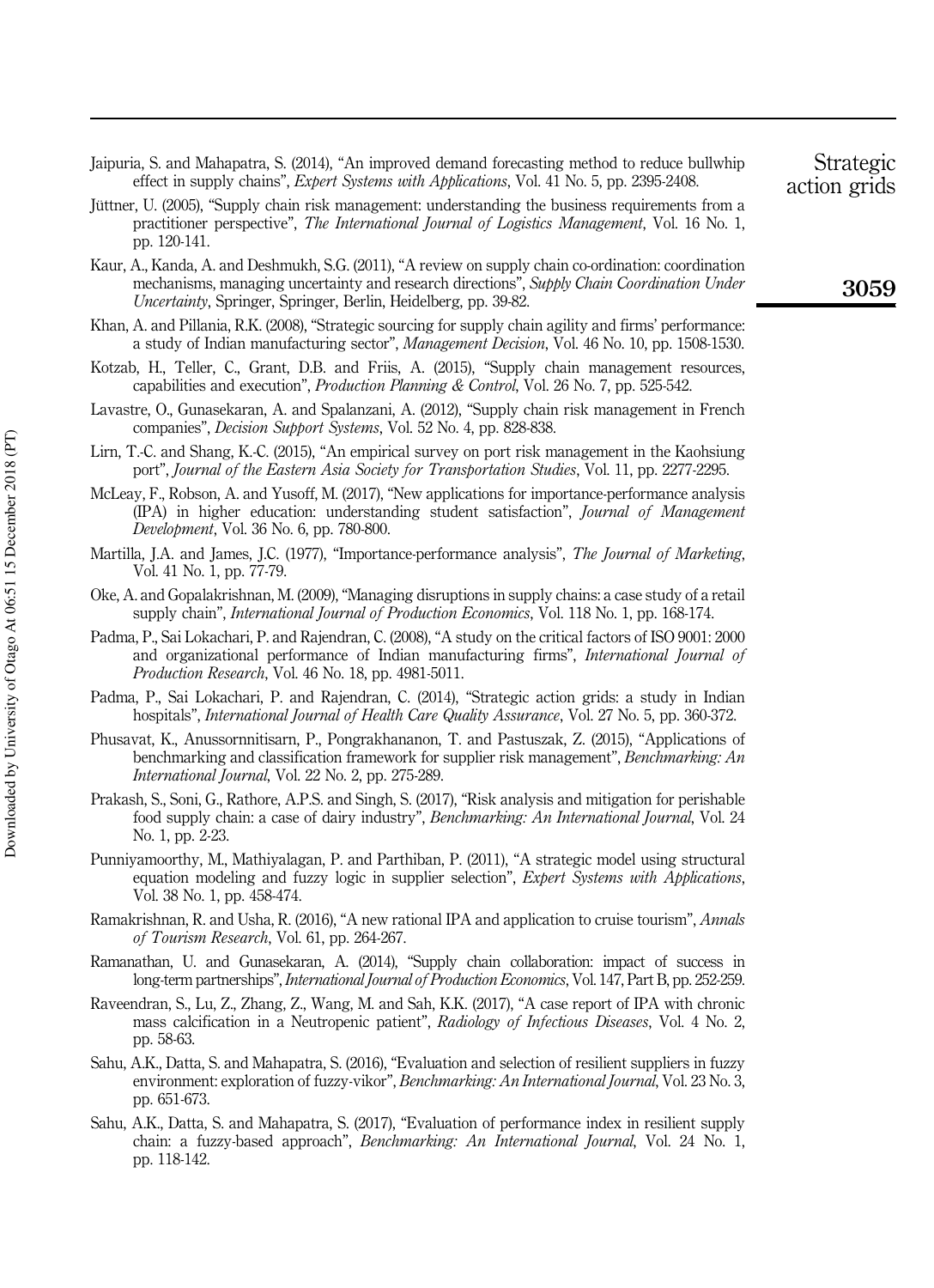| Seng Wong, M., Hideki, N. and George, P. (2011), "The Use of Importance-Performance Analysis (IPA)<br>in evaluating Japan's E-Government services", Journal of Theoretical and Applied Electronic<br>Commerce Research, Vol. 6 No. 2, pp. 17-30. |
|--------------------------------------------------------------------------------------------------------------------------------------------------------------------------------------------------------------------------------------------------|
| Sever, I. (2015), "Importance-performance analysis: a valid management tool?", Tourism Management.<br>Vol. 48, pp. 43-53.                                                                                                                        |
| Shemshadi, A., Toreihi, M., Shirazi, H. and Tarokh, M. (2011), "Supplier selection based on supplier risk:<br>An ANP and fuzzy TOPSIS approach", The Journal of Mathematics and Computer Science.<br>Vol. 2 No. 1, pp. 111-121.                  |

- Shenoi, V.V. (2017), "A study on supply chain risks and mitigation strategies with reference to Indian manufacturing industries", unpublished PhD thesis, Anna University, Chennai.
- Shenoi, V.V., Dath, T.N.S. and Rajendran, C. (2016), "Supply chain risk management in the Indian manufacturing context: a conceptual framework", *International Journal of Logistics and Systems Management*, Vol. 25 No. 3, pp. 313-335.
- Slack, N. (1994), "The importance-performance matrix as a determinant of improvement priority", *International Journal of Operations & Production Management*, Vol. 14 No. 5, pp. 59-75.
- Sodhi, M.S. and Chopra, S. (2004), "Avoiding supply chain breakdown", *MIT Sloan Management Review*, Vol. 46 No. 1, pp. 53-62.
- Stefanovic, D., Stefanovic, N. and Radenkovic, B. (2009), "Supply network modelling and simulation methodology", *Simulation Modelling Practice and Theory*, Vol. 17 No. 4, pp. 743-766.
- Svensson, G. (2004), "Key areas, causes and contingency planning of corporate vulnerability in supply chains: a qualitative approach", *International Journal of Physical Distribution & Logistics Management*, Vol. 34 No. 9, pp. 728-748.
- Tang, C.S. (2006), "Perspectives in supply chain risk management", *International Journal of Production Economics*, Vol. 103 No. 2, pp. 451-488.
- Thun, J.H. and Hoenig, D. (2011), "An empirical analysis of supply chain risk management in the German automotive industry", *International Journal of Production Economics*, Vol. 131 No. 1, pp. 242-249.
- Trkman, P., McCormack, K., De Oliveira, M.P.V. and Ladeira, M.B. (2010), "The impact of business analytics on supply chain performance", *Decision Support Systems*, Vol. 49 No. 3, pp. 318-327.
- Tuncel, G. and Alpan, G. (2010), "Risk assessment and management for supply chain networks: a case study", *Computers in Industry*, Vol. 61 No. 3, pp. 250-259.
- Wagner, S.M. and Bode, C. (2006), "An empirically-based and more fine-grained investigation into supply chain risks", *Proceedings of 4th Worldwide Research Symposium on Purchasing and Supply Chain Management*, *San Diego, CA*, April 6-8.
- Wagner, S.M. and Bode, C. (2008), "An empirical examination of supply chain performance along several dimensions of risk", *Journal of Business Logistics*, Vol. 29 No. 1, pp. 307-325.
- Wagner, S.M. and Neshat, N. (2010), "Assessing the vulnerability of sup- ply chains using graph theory", *International Journal of Production Economics*, Vol. 126 No. 1, pp. 121-129.
- Wang, Q., Li, H. and Pang, W. (2016), "From PBL tutoring to PBL coaching in undergraduate medical education: an interpretative phenomenological analysis study", *Medical Education Online*, Vol. 21 No. 1, pp. 1-13.
- Wu, D. and Olson, D.L. (2008), "Supply chain risk, simulation, and vendor selection", *International Journal of Production Economics*, Vol. 114 No. 2, pp. 646-655.
- Yang, A.-T. and Zhao, L.-D. (2011), "Supply chain network equilibrium with revenue sharing contract under demand disruptions", *International Journal of Automation and Computing*, Vol. 8 No. 2, pp. 177-184.
- Yu, M.C. and Goh, M. (2014), "A multi-objective approach to supply chain visibility and risk", *European Journal of Operational Research*, Vol. 233 No. 1, pp. 125-130.

3060